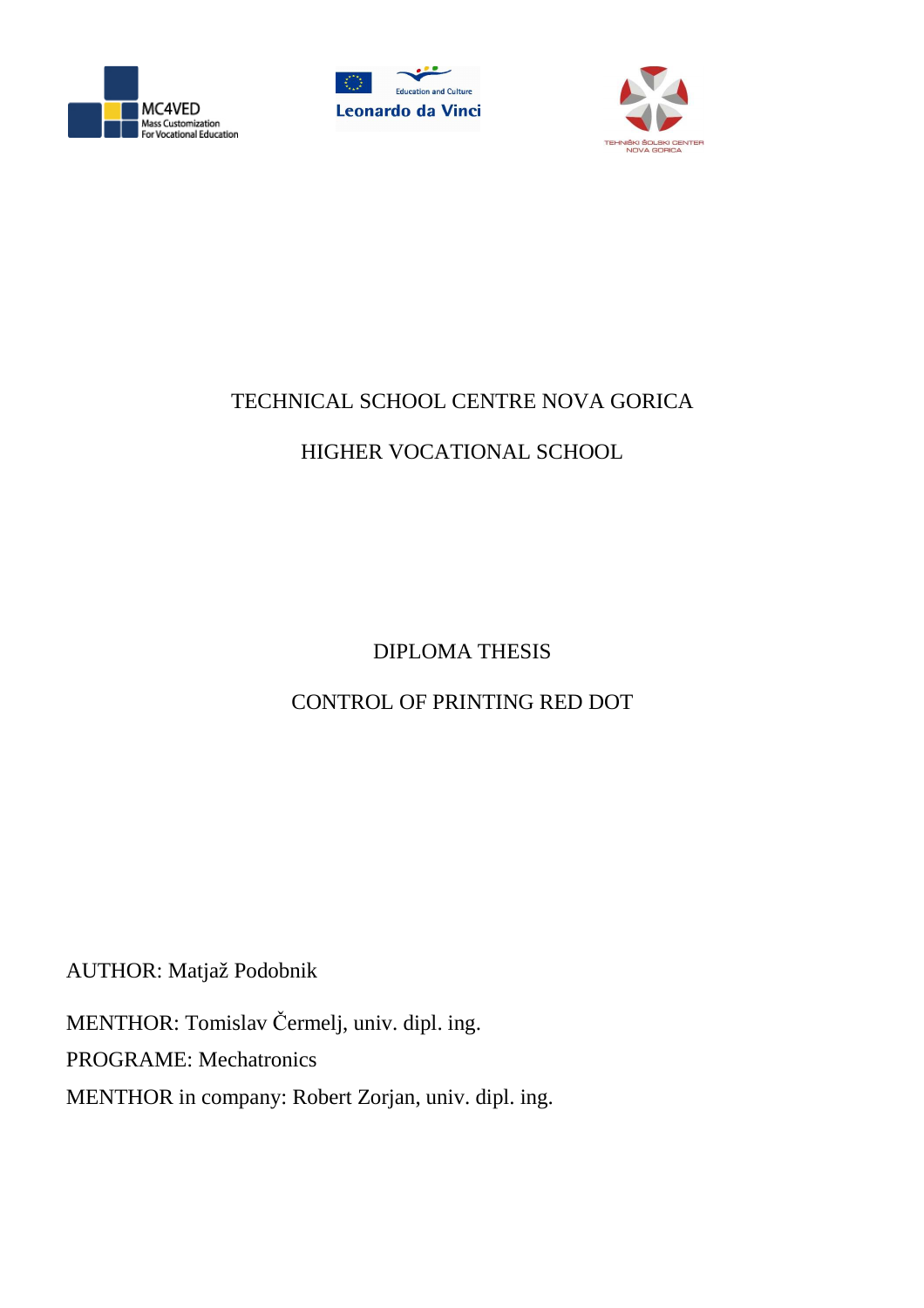The thesis describes the theoretical and the practical basis of how vision systems and controllers function. There is a special focus on the use of machine vision. The thesis also presents the process of designing the application which controls the printing of red dots in the middle of hot plates. I have designed the above mentioned application at ETA Cerkno in the department which manufactures hot plates. The objective of the thesis is to establish quality control over the process of the printing of the red dot. With quality control functioning effectively, the problem of badly printed red dots is solved, and consequently there are fewer repairs of badly printed red dots needed. The thesis includes COGNEX In-Sight Micro vision system and Siemens S5 controller. The latter controls the functioning of the vision system and it signals any badly printed red dot. Finally, the setting up and the installation of the vision system are presented, and the program of Siemens S5 controller is described.

## **Keywords :**

vision system, controller, machine vision, control, quality, repairing, signalling.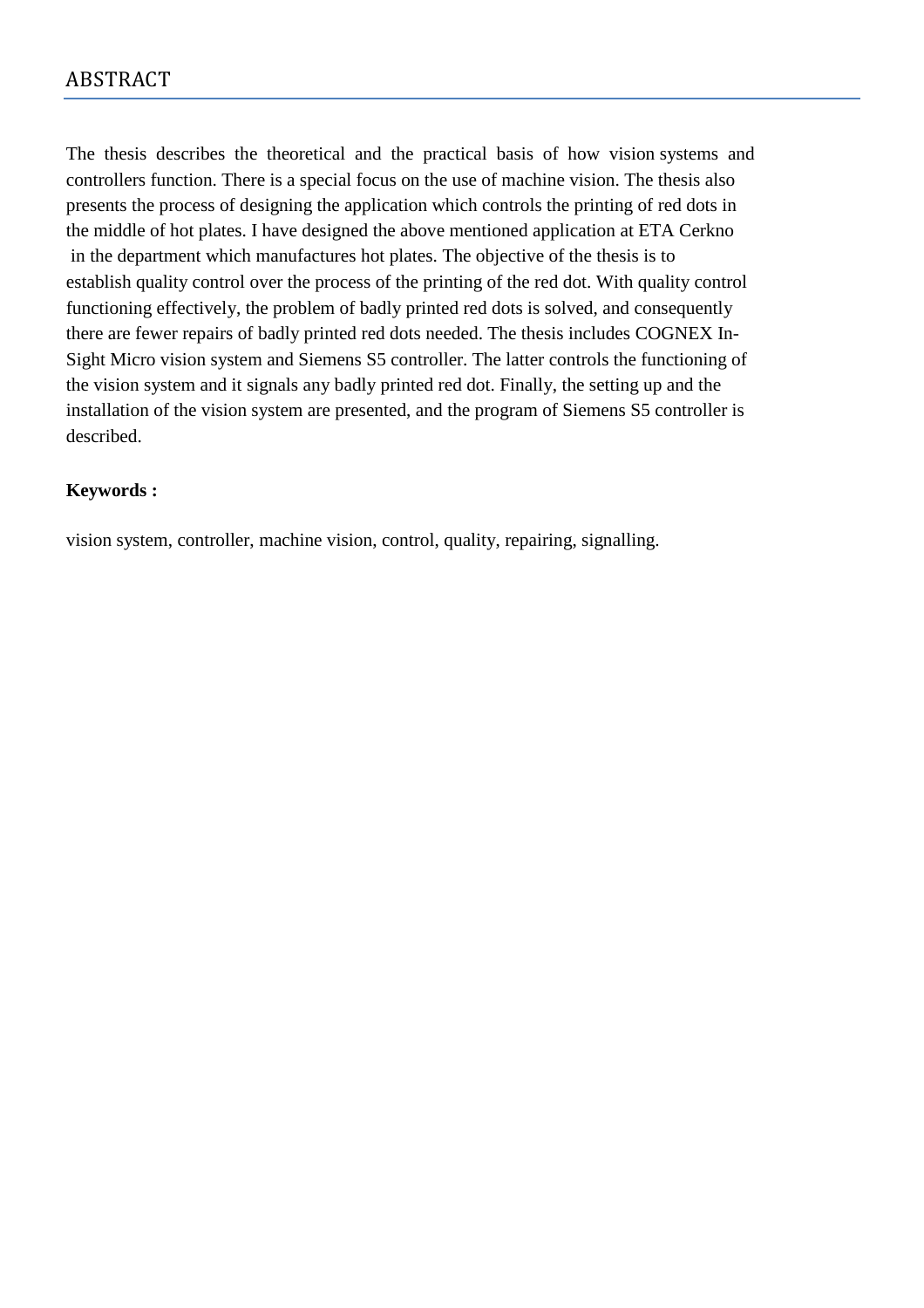## **TABLE OF CONTENT**

| <b>ABSTRACT</b>                                                    | $\overline{2}$           |
|--------------------------------------------------------------------|--------------------------|
| 1. INTRODUCTION                                                    | $\overline{\mathcal{A}}$ |
| 1.1. ETA Cerkno company                                            | 4                        |
| 1.2. Production units                                              | 4                        |
| 1.3. Application idea                                              | 5                        |
| THEORETICAL BACKGROUND<br>2.                                       | 6                        |
| 2.1. Using machine vision                                          | 6                        |
| 2.1.1. Efficient automation solutions                              | 6                        |
| 2.1.2. The quality of zero defects                                 | 6                        |
| 2.1.3. Automatic material flow control                             | 6                        |
| 2.1.4.100% control                                                 | 7                        |
| 2.1.5. Non-contact, flexible and fast                              | $\overline{7}$           |
| 2.1.6. Robot vision                                                | 8                        |
| 2.1.7. Machine vision in security, medicine and transport          | 8                        |
| 2.1.8. Machine vision is an investment that is economical          | 8                        |
| 2.2. Description of the camera In-Sight Micro 1020                 | 9                        |
| 2.2.1. Characteristics of camera In-Sight Micro 1020               | 11                       |
| 2.2.2. Inputs and outputs of camera                                | 11                       |
| 2.2.3. Power Supply Camera with RJ45 connector                     | 12                       |
| 2.3. Automation Controllers                                        | 13                       |
| 2.3.1. General                                                     | 13                       |
| 2.3.2. Controller Siemens S5 Operation                             | 13                       |
| RED DOT PRINTING AUTOMATISATION CONTROL<br>3.                      | 14                       |
| 3.1. Machine for printing red dot                                  | 15                       |
| 3.1.1. Product which will be controlled by camera                  | 16                       |
| 3.2. Planning the application                                      | 17                       |
| 3.3. Making the application                                        | 18                       |
| 3.3.1. Setting up the camera                                       | 18                       |
| 3.3.2. Lighting of intelligent camera                              | 19                       |
| 3.3.3. Optical sensor for starting the camera                      | 21                       |
| 3.3.4. Program interface In-sight Explorer                         | 22                       |
| 3.3.5. Programme for controlling red dot printing                  | 22                       |
| 3.3.6. Programming of Siemens S5 controller                        | 26                       |
| Programme in S5 controller for signalisation and control<br>3.3.7. | 26                       |
| 3.4. Application operating                                         | 27                       |
| <b>CONCLUSION</b><br>4.                                            | 27                       |
| 5.<br>ACRONIMS, CONTRACTIONS                                       | 29                       |
| <b>LITERATURE</b><br>6.                                            | 29                       |
| <b>RESORCES</b><br>7.                                              | 29                       |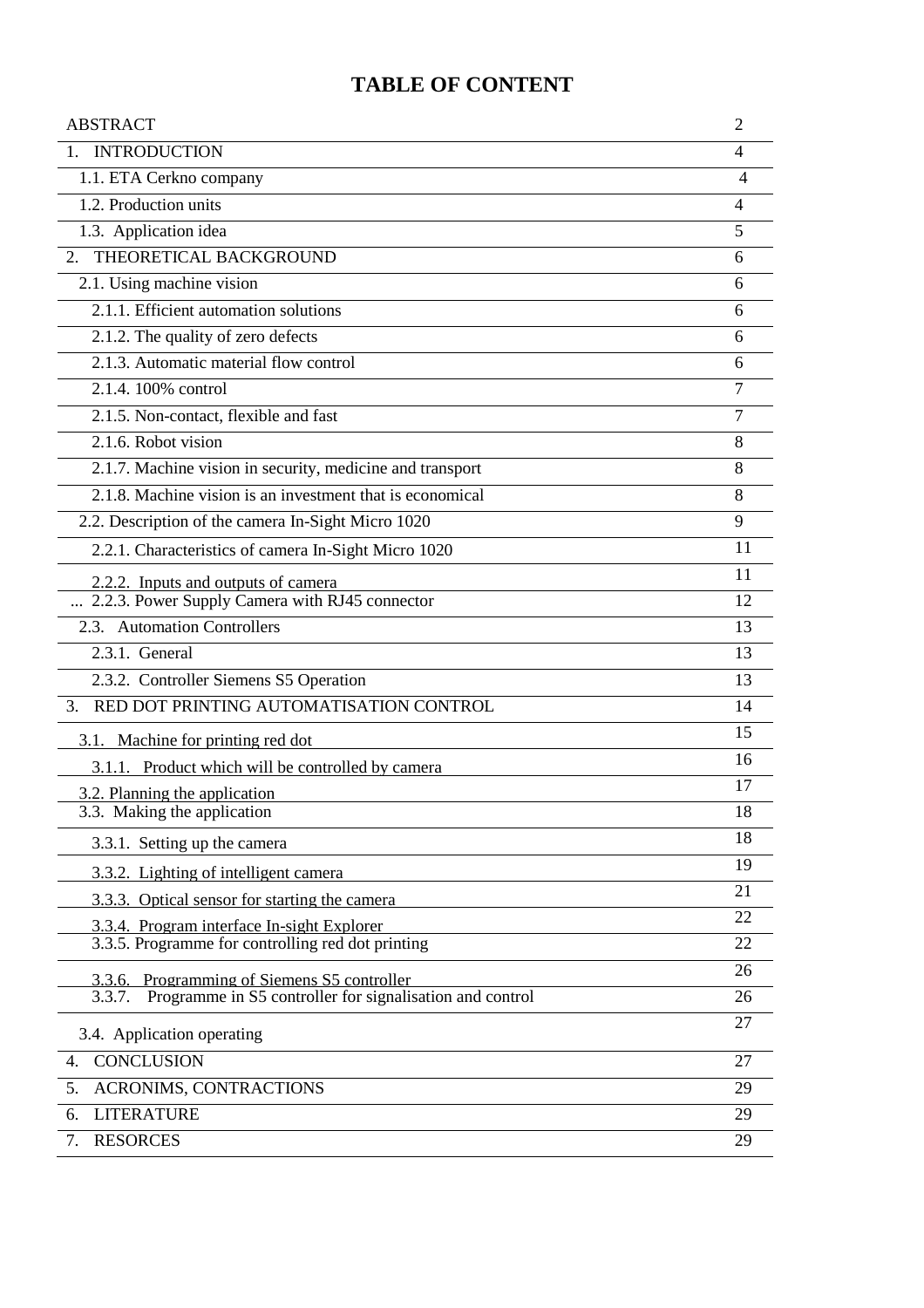## **1. INTRODUCTION**

## **1.1. ETA Cerkno company**

The company ETA Cerkno like member of E.G.O (Elektro Gerate, Blanc und Fischer Oberderdingen - Germany) group from 1968 produce electrical heating and regulation elements. In the field of electrical heating plates is the leading world producer and in the field of capillar thermostat leading EU producer. Demand for the quality and acceptable price make the company realise that they should produce those products with best perspective.

At the times wheh they strougle for stabilisation, raising of income and standard they make few important decisions:

- modernisation of production process for better productivity
- direct production programe towards electrothermy and regulation
- inclusion in international market

With constant development and joint venture ETA company became leading world producer of heating plates (EGO covers 75 % of world share). That make an open road for positive economic operations and development in the future.

## **1.2. Production units**

The production process is divided into 5 working units for better transparency of the process:

- **thermo regulators**
- foundry
- tools production and maintainance
- plates (where is also assembly)
- heater

We successfully produce cast iron grill plates which are one of the main heating elements in cooking technique.

The body of electric hob is made from robust cast iron with precision treatment of heat treated surface. Fast heating panels have protection against overheating.Standard models vary depending on size and connection power. Connection are made via sat screw or connector and meet the requirements of all standards and build in procedures.

ETA also produces cooking plates with a decorative enamel coating that offers outstanding resistannt surface and allow easy cleaning In the section »assembly« production is updated by robots, machine vision and almost completely automated lines for manufactoring heating plates.



Products of ETA Cerkno.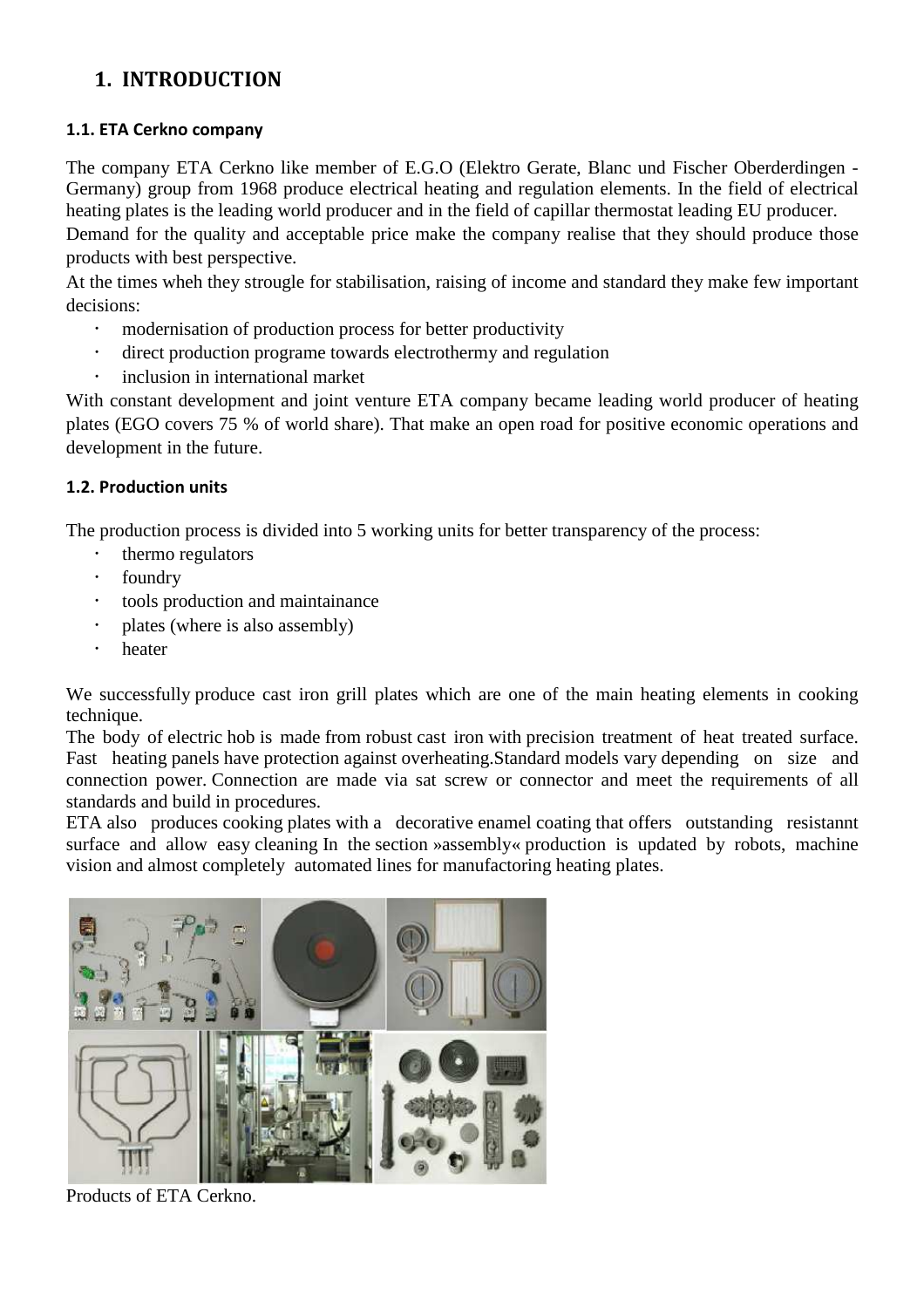#### **1.3. Application idea**

Together with mentor in the company we decide to produce an application that will provide greater reliability of production according to defects identified in the production process.

Initially it was meant only sensor for determining the presence of red spots on the heating plates. Then we decide to install a camera for better quality control of printed red dots. The application is installed behind the machine, which prints the red dots for immediate information about any bad pixels.

I will use the SiemensS5 controller for controlling and admonition with light and sound signal to the operator of the machine for printing red dots.

The working place for packing is quite remote from the machine, which prints the red dots (about 50 plates). In case that it will be only one bad printed dot, the controller ensure that worker on the packaging notice that on the site under a light and sound signal is plate with poorly printed dot. With the application we indend to reduce the possibility that unquality product appears on the market.



Picture 2: automat for printing red dots.



Picture 3: transporter of heating plates and packaging places.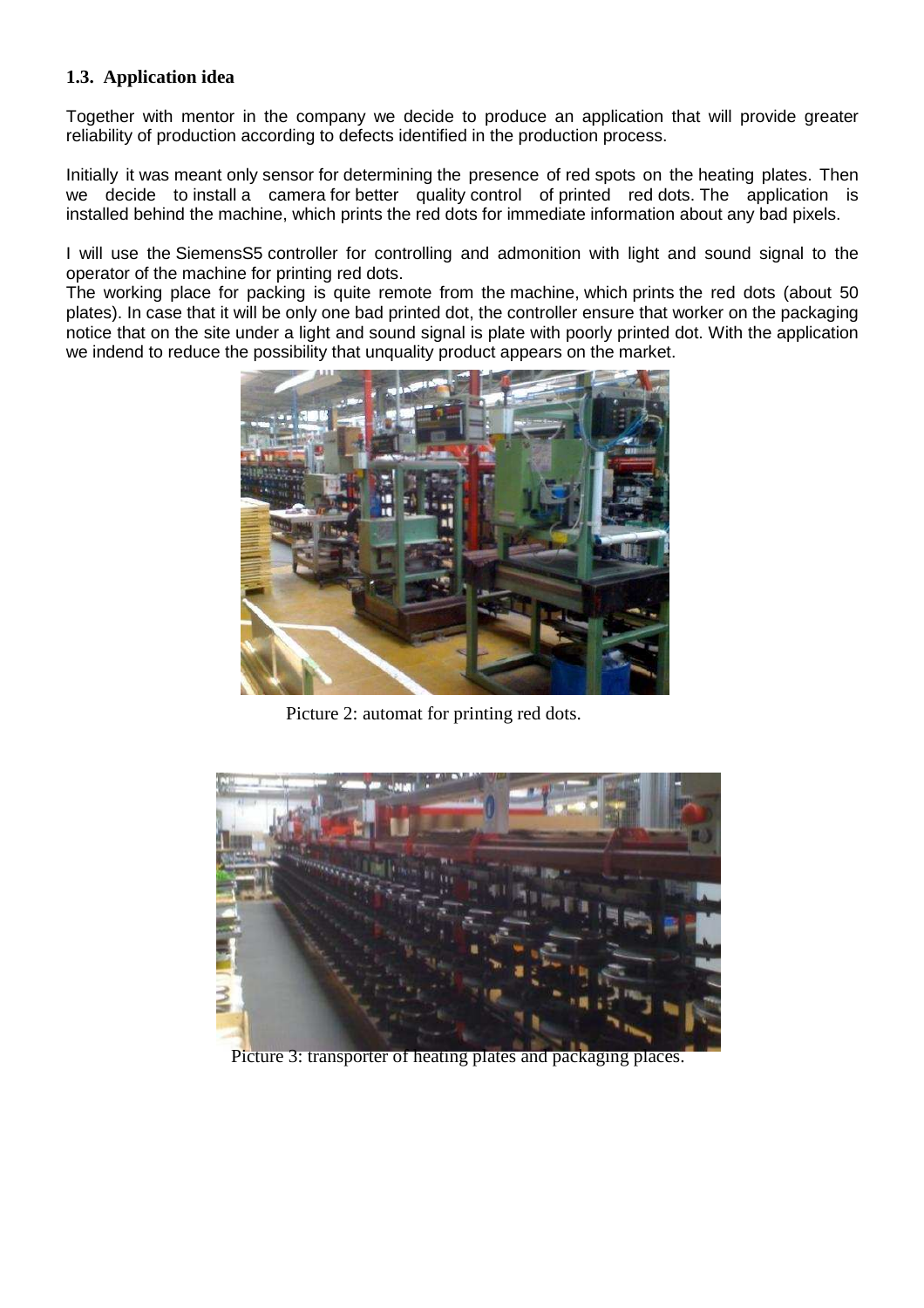## **2. THEORETICAL BACKGROUND**

#### **2.1. Using machine vision**

#### **2.1.1. Efficient automation solutions**

Machine vision systems with their growth in all industries and with appropriate high innovation potential are on the top of investment in companies. Machine vision is step-by-step conquering new areas. With the usefulness and without surprises machine vision systems increase productivity, reduce costs, improve product quality, provide people and enable competitiveness of production. The concept of machine vision concerns technology of artificial vision. Cameras and computers give to machines the ability to see, to identify and to make the right decision. Data that are recorded by the camera are analyzed by computer, which filters the relevant information and send the results to the control unit, which provides answers. Is the dot printed in quality? Is the staple properly installed? Are all contacts in the right place? Is the surface of the plate without blowhole casting defects? Intelligent vision system responds to all questions and more quickly with full reliability and cost effectiveness. Typical machine vision tasks include control of the surface, check assemblies, measurement techniques, identification and computer vision.

### **2.1.2. The quality of zero defects**

Customers require seamless products from the manufacturer. Visible surface defects lead to expensive complaints, even if the product works properly. However, why is the visual final inspection in many manufacturing processes the only level that is still done manually, with great effort and often only on the basis of the control points? In most cases, the task would be much more profitable to automate by using the machine vision. The machine vision system can be 100 percent control easy to automate, even if there are large amount of material. Currently there are two basically different test methods for the automated control surface:

- detect defects on the even surface using descriptions of defects (scratches, cuts, holes, etc.)
- detect defects using the samples (including multicolour) by comparing the saved reference

Overview of continuous material (''web inspection'') in general depended on the detection of the smallest defects in high speed production. Due to the progress of cameras and a large increase in capacity of computers, it is now achieving a high speed of viewing in high definition.

In recent years, colour cameras have significantly improved in terms of reliability, resolution, speed and price. Due to this, the number of solutions for colour control has increased in the field of the control surface available on the market.

#### **2.1.3. Automatic material flow control**

Automation is on the rise in all sectors of industry. The machine vision systems are often used to ensure a smooth flow of material. These systems identify the product, remember the information, which they transmit and ensure that the relevant component is delivered to the right position and that is subjected to appropriate procedural process, where there are two significantly different applications: identification of the codes and symbols, and identification of the components and positions. Identification codes and symbols register label products that contain specific information, which is decoded by the computer. There were many experiments on the methods of illumination and reading algorithms: characters, which are molded or stamped, can be read with the machine vision just as surely as code written by using the pin or inkjet/laser printer. Typical applications are the identification or verification of the bar codes, 2D codes, OCR fonts or handwriting, on components in the automotive and electronics industries, on the packaging, food and pharmaceutical products (dates of permitted use, serial numbers).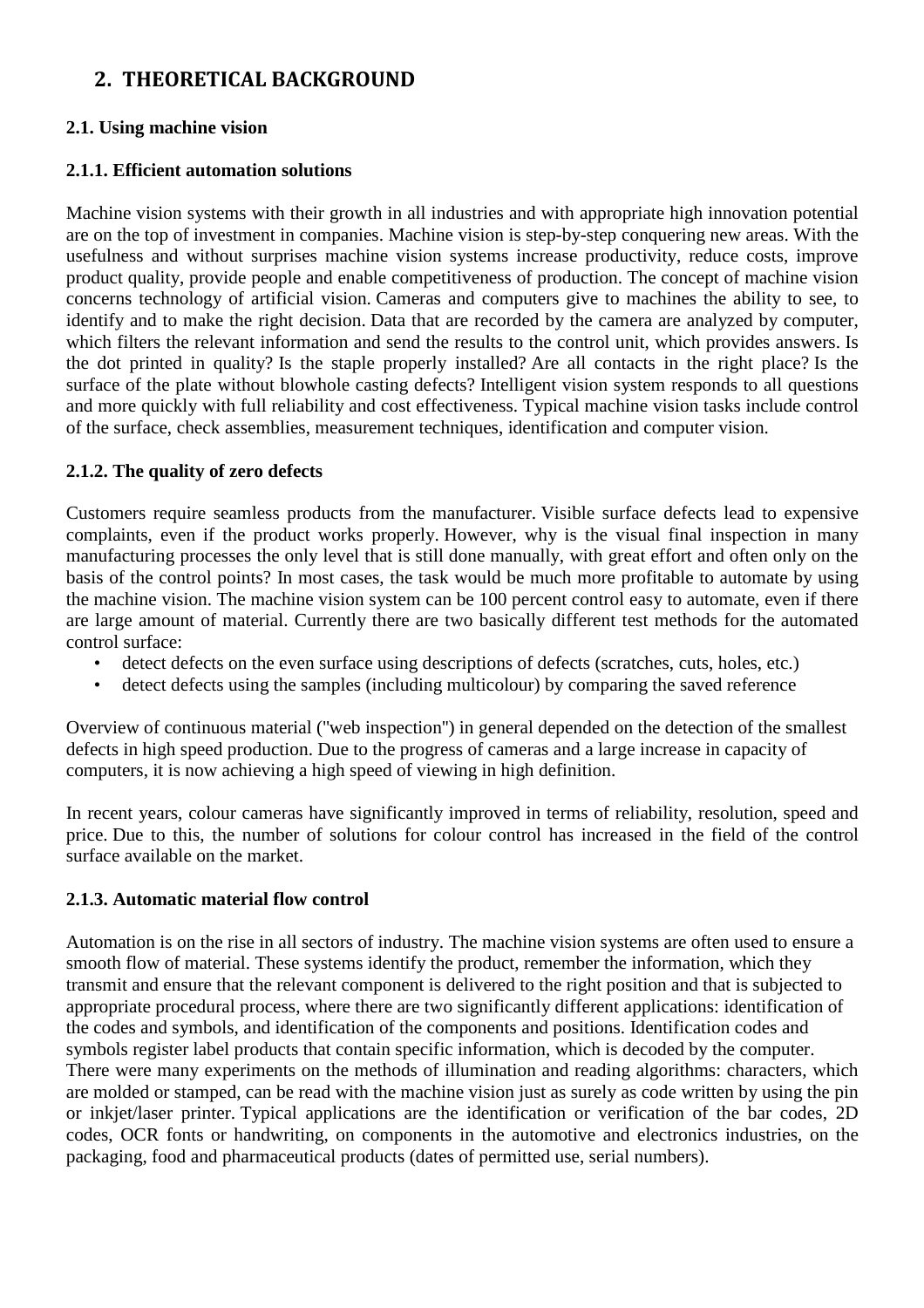Components are identified by comparing the objects with reference models or samples (contours or other specific characters). Identifying components with the machine vision systems generally also provide information on the position of the product. Therefore, it is particularly suitable for the following applications:

- supply of parts in automatic assembly lines the delivery devices,
- sorting and packing of various types of parts and materials
- monitoring parts on automated production machinery.

Users benefit from highly reliable identification, which can be achieved in difficult conditions in production plants. Rates of reliable identification can be reproduced at dirty surfaces, poor quality characters and poorly defined contours.

#### **2.1.4. 100% control**

The use of machine vision to control the completeness is prevailing in the assembly plants. Black and white and colour camera exercise control during the process or as a final output, if the components were properly composed. Cameras also check the presence and the correct position of the various components. In some cases, surface control is also carried out simultaneously. In the electronics industry, circuit boards are controlled according to the regularity of contacts and to the complete composition of components. In the production of components, which is important for safety, machine vision enables 100 percent control of production and ensures full traceability. The total number of required examinations for a 100 percent fully control varies from the complexity of the tested materials. For this purpose, the testing system is equipped with one or more array cameras and with an adequate number of lit. If the robot positions the observed object in front of the camera, it can generate different views of capturing images. Final checks are not adequate for people, because the work is too monotonous and because the speed of production is often too fast for human testing. Thus, machine vision systems are more reliable, faster and more economical.

#### **2.1.5. Non-contact, flexible and fast**

The machine vision is mostly used in the area of quality control, which comprises the control surfaces, control of completeness and measurement technique. The size of the tested components is not important in relation to the precise measurement by using machine vision. The machine vision systems can control the dimensional accuracy of the electronic modules in micrometres or they can carry out a threedimensional measurement. In comparison with the respective approach, several advantages are provided by the machine vision: a non-contact measurement is extremely fast and can be implemented in the production cycle. Instead of taking random samples and inserting into the measuring device, the machine vision works 'inline' and reliably measures each individual component without limiting the pace of production. Two-dimensional information (length, width, etc.) can be obtained relatively easily by using the lighting in the background, which is not always possible and it depends on the production environment. Measurements should often be carried out by using side lighting, where the effects such as a parallax error or a surface of different reflectivity are prevented with the precise methods of calibration, high-quality optics and algorithms for secure adjustment. At the top are 3D techniques such as light 'sectioning' or stereometric methods for measuring various objects. These non-contact procedures allow accurate measurement, comparable to the results of measurement systems on dot, except in cases, where the measurements with machine vision systems are considerably faster and more flexible.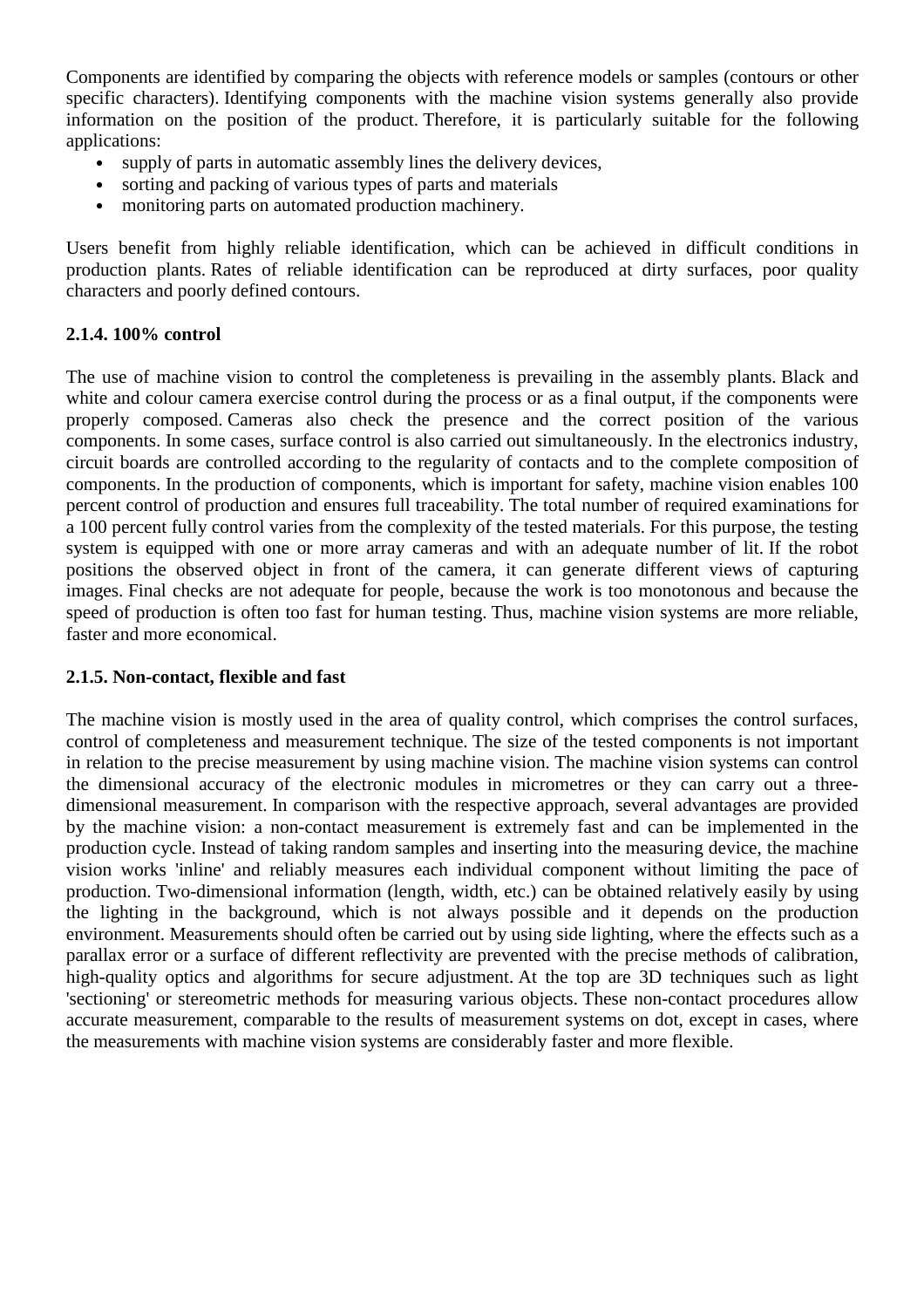#### **2.1.6. Robot vision**

As the name implies, the robot vision system is the robot's eye. Its main tasks include positioning, determining the grasping and precise positioning of each geometry. After the robot vision has identified the type of object and recognized its location, a reliable approach is guaranteed and also an important prerequisite for automated production. The centerpiece of the potential areas of application is completely automated assembly line. Robot vision systems offer a high degree of flexibility of the entire system in combination with improved positioning accuracy and quality of product. Defects in the delivery system and foreign objects are quickly recognized as well as the precise determination of position. The system stops before damage occurs. High precision mechanical and therefore expensive delivery systems may thus be called off.

One of the special features of robot vision is that the spatial coordinate system of robot and of machine vision are aligned with each other, and that the machine vision system is precisely calibrated. The communication between the two systems is standardized and simple.

Typical applications include:

- managed and optimized application assembly
- the fitting assembly
- improved quality of welding by determining the exact position during the robotic welding
- palletizing and depalletizing,
- positioning of components.

Robots that can 'see', already enable the more flexible and effective production. In the near future they will be able to participate interactively with the people and work with them hand in hand as a product assistant in a joint, distributed work area without protective fencing.

#### **2.1.7. Machine vision in security, medicine and transport**

Machine vision technology is increasingly used also outside factories, in medicine, in laboratories, on motorways, on car parks, in banks, in public places, in retail logistics. These non-productive applications represent already one-quarter of the total sales of machine vision sector, which proves that the technology behind the innovation is in fact present in every aspect of daily life.

Examples of non-production machine vision applications:

- automatic blood cell counts
- reading license plates
- biometric access control and identification of faces
- automatic recognition of suspicious activities in public places
- reading lottery tickets or money orders
- sorting of mail and logistics of packages
- machine vision system for car driver assistance
- road radars.

The benefits of machine vision are widely used also outside the industrial production, where can provide improved security and optimized processes. The potential of this technology in these areas is far from the exploited, a lot of innovation is still in development.

#### **2.1.8. Machine vision is an investment that is economical**

The machine vision technology is constantly expanding to new areas. Although the new technology options bring a positive development, the real driving force is the cost-effectiveness of machine vision systems. Lastly the investment must be profitable. Experts say that the investment in machine vision is redeemed after 6 to 18 months. After that period, the machine vision systems bring money saving every day.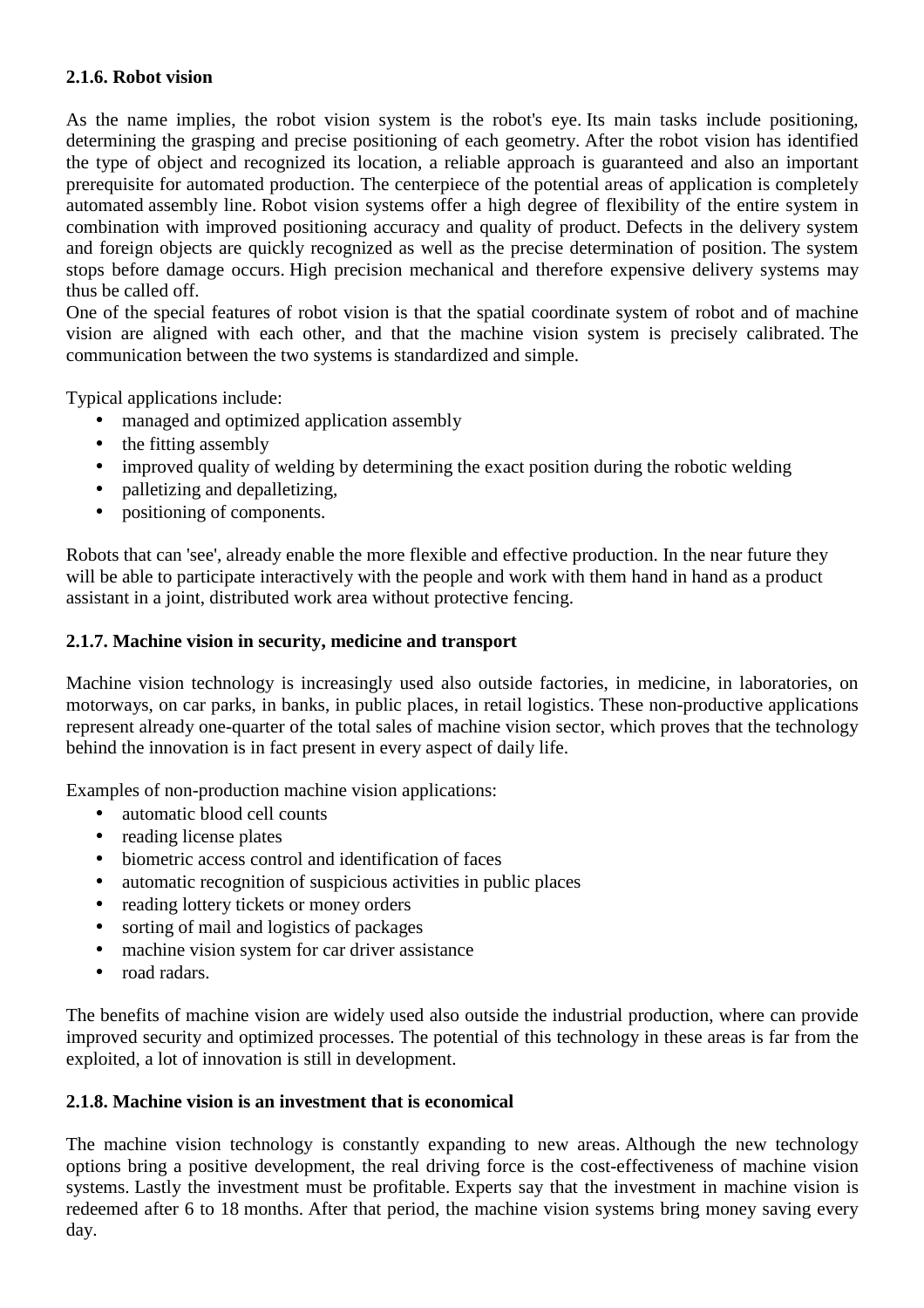The machine vision systems identify the defective components in the earliest stage of production. These components are immediately removed from the production process, which saves costs. In many cases, the removed component can be re-engaged in the production process, which saves material. Defective components never reach the next level in production and therefore do not entail any resulting costs.

The electronic eye of the machine vision is replacing the visual control of the quality of employees at many stages of the production and thereby increases the availability and the reproducibility of the process. Highly qualified personnel can be employed more productively in other areas and work more effectively for the company and with the increased motivation to perform more complicated tasks.

Due to the complexity of highly automated production lines, there is always the possibility that irregularities can suspend the entire production process. Cameras constantly monitor critical areas and reduce production downtimes. Furthermore, system identifies the re-defects that can be then systematically removed, preferably at their source. The result is in increased productivity and in the system availability.

Machine vision brings quality closer to the final aim: no errors. Higher quality yields competitive advantages, especially in areas, which are safety critical, where the leap in quality often allows companies to reach new markets. Clients are willing to pay more for better products, while the appeal does not bring only unsatisfied clients, but also additional costs. The capacity of the machine vision technology is constantly increasing. Computer hardware capacity is constantly increasing, while it is simultaneously becoming more economical. Today's machine vision technology is modular and scalable. Users can choose from standard systems, cost-effective systems for simple tasks to complex systems, which solve problems that were previously insoluble.

### **2.2. Description of the camera In-Sight Micro 1020**

This is for now the smallest minimum vision system that offers everything needed for the construction and solution of complex applications. Cognex is one of the most advanced companies in the area of the development of machine vision systems. A special feature are the extremely compact external dimensions of the camera, with its 30 x 30 x 60 mm strongly affects the segment of "remote-head" systems. In its small housing combines both capture image processing and with the Texas Instruments processor is the fastest among the smallest. The processor is so powerful that in some algorithms surpasses models from higher price ranges.



Picture 4. Camera Cognex In-Sight Micro (source: http://www.cognex.com)

| Robust steel housing with industrial connectors        |
|--------------------------------------------------------|
| PoE combines electric supply and Ethernet in one cabel |
| Three digital signals on camera                        |
| Picture $640x480x(VGA)$                                |
| Dimension 30x30x60xmm                                  |

Table 1: characteristics of intelligent camera.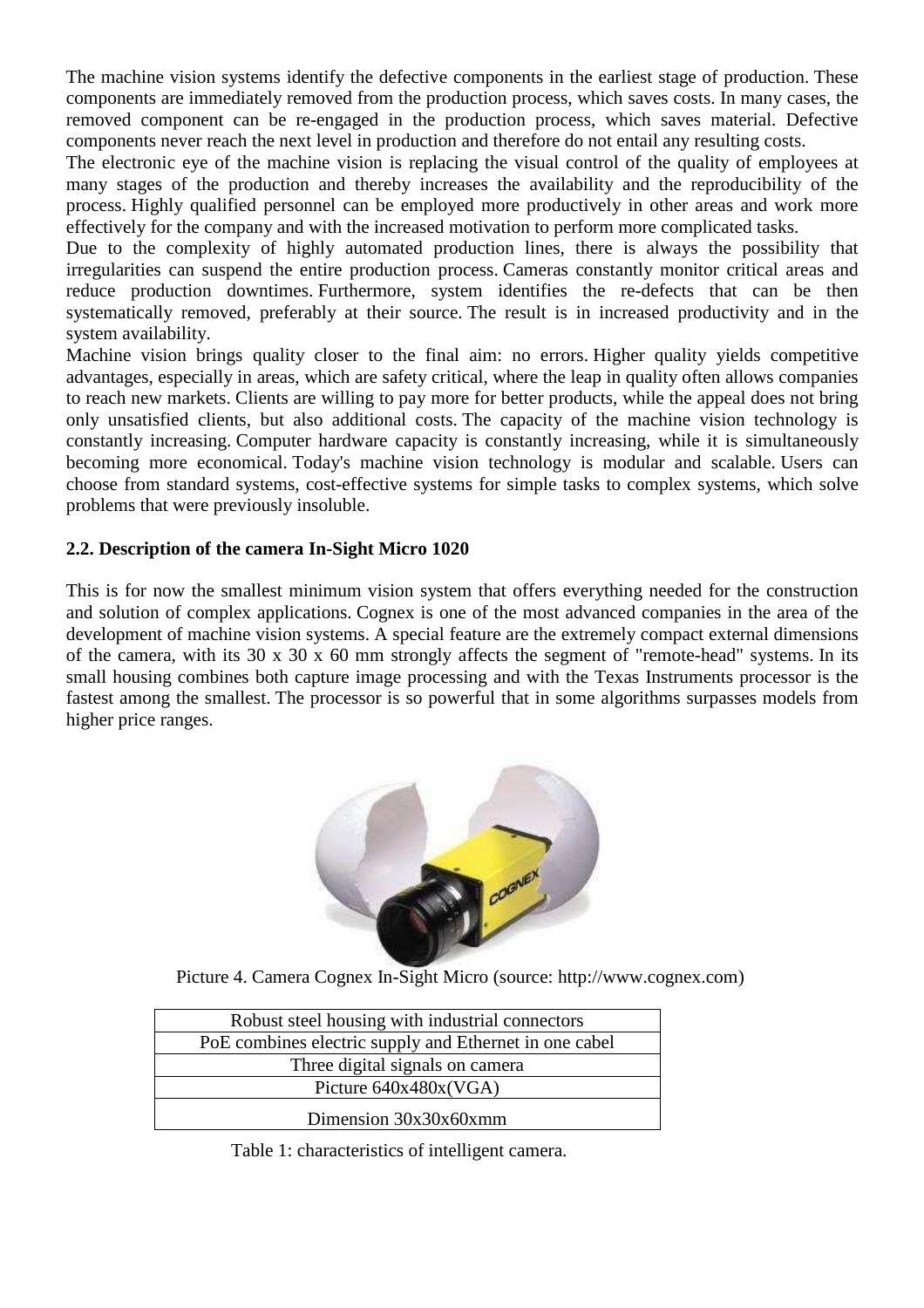A special feature of this camera is simultaneous communication and power supply via PoE (Power Over Ethernet), which simplifies wiring and by this it enables the In-Sight Micro with power supply via conventional Ethernet communications cable. In-Sight Micro communicates externally through a simple industrial Ethernet interface, understands all the major protocols: PROFINET, Modbus TCP/IP, Ethernet/IP, which provides good connectivity. Along the industrial communication protocols, In-Sight Micro offers also connector on the housing with three digital signals. Cognex as expansion module for Micro offers WAGO Ethernet interface, capable of addressing up to 256 input/output points, in order to extend the additional digital input/output signals. In-Sight Micro is currently the smallest, most intelligent and simplest 'all-in-one' vision sensor in the world. Small in dimension, large in capacity offers a full range of Cognex verified vision tools.



Picture 5: Example of connecting inteligent camera (source: http://www.cognex.com)

## **2.2.1. Characteristics of camera In-Sight Micro 1020**

| Memory of the camera                     | 64 MB flash                                     |  |  |
|------------------------------------------|-------------------------------------------------|--|--|
| Sensor                                   | $1/3$ inh CCD                                   |  |  |
| CCD sensor characteristics               | 5.92 mm diagonalno $7.4 \times 7.4 \mu m$ pixla |  |  |
| Resolution                               | 640x480                                         |  |  |
| Speed of electronic sensor on the camera | $16 \mu s$ do $1000 \text{ ms}$                 |  |  |
| Lense type                               | CS-mount in C-mount                             |  |  |
| Grey scale                               | 256 sivih stopenj (8 bit/pixel)                 |  |  |
| Pictures / second                        | 60 slik na sekundo                              |  |  |
| Temperature area for operation           | $0^{\circ}$ C do 45 $^{\circ}$ C                |  |  |
| protection                               | IP51                                            |  |  |

#### Table 2 characteristics of camera



Picture 6: intelligent camera with objective.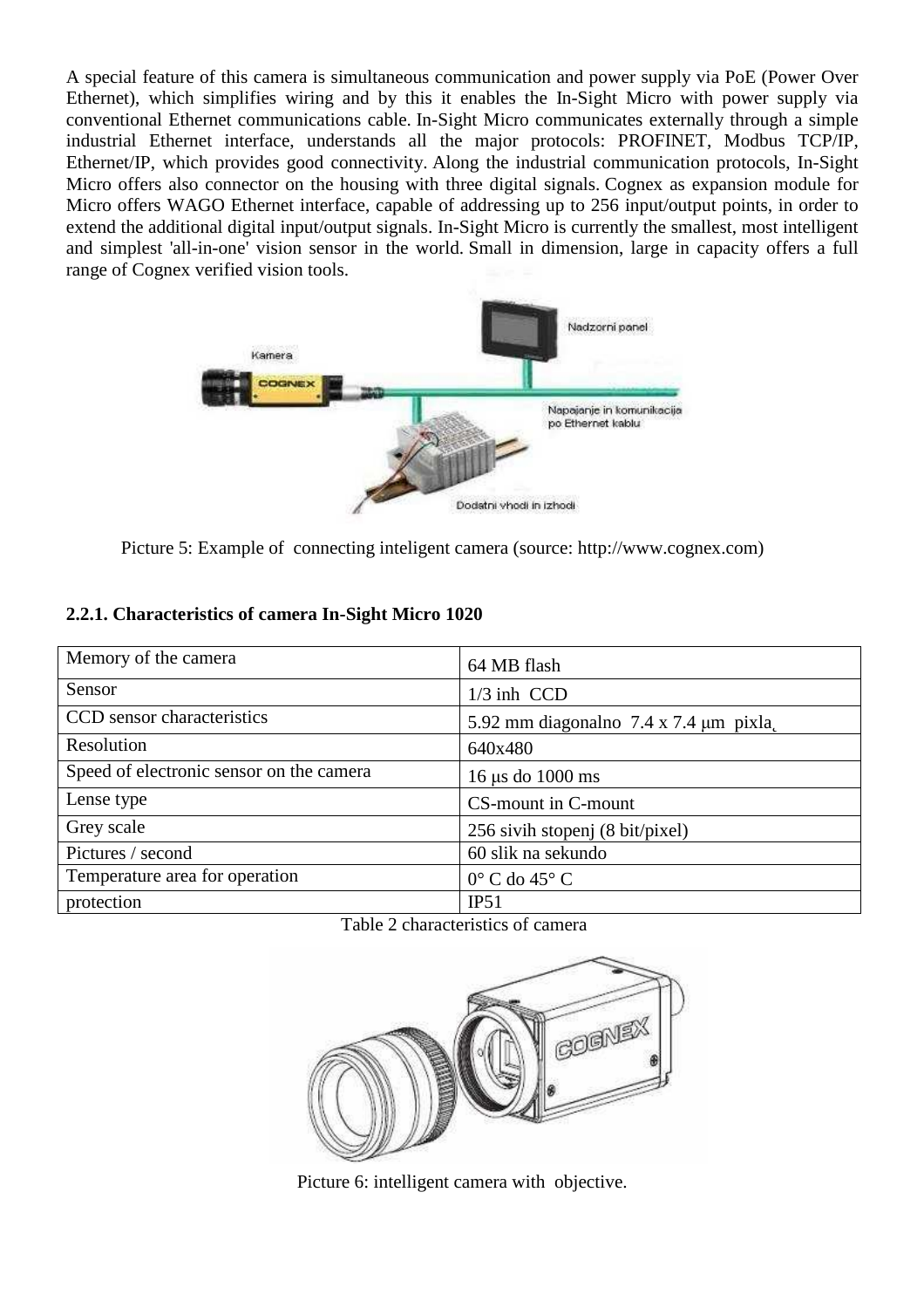## **2.2.2. Inputs and outputs of camera**



Picture 7: Connection input and output digital signals



Picture 8: Scheme of connection optically separated starter of camera.



Picture 9: scheme of connection on outputs



Picture 10: scheme of optically separated outputs of camera.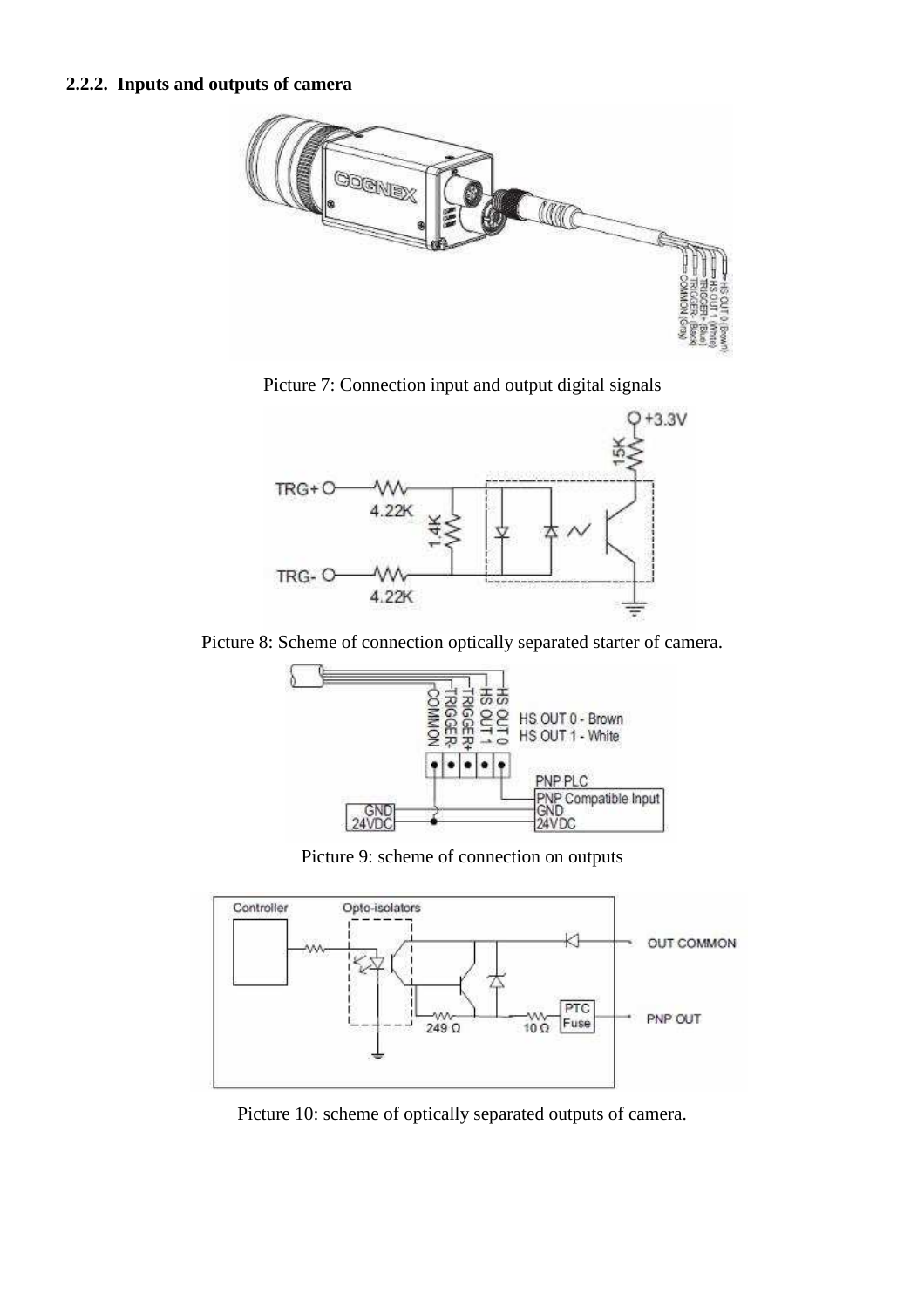

Picture 11: communication and feeder cable in one.

### **2.2.3. Power Supply Camera with RJ45 connector**

The camera is powered via Ethernet cable (RJ45 connector), while it can also communicate with the camera for example programming. If it is connected to the additional panel, the image, seen by the camera, will be monitored live and it is also possible to change the settings.



Picture 12: power supply for camera POE30U-560.

Supplier power – 30 W, power 220 V, temperature zone  $0^{\circ}$ c to  $40^{\circ}$ c



Blok diagram 1: camera power supply POE30U-560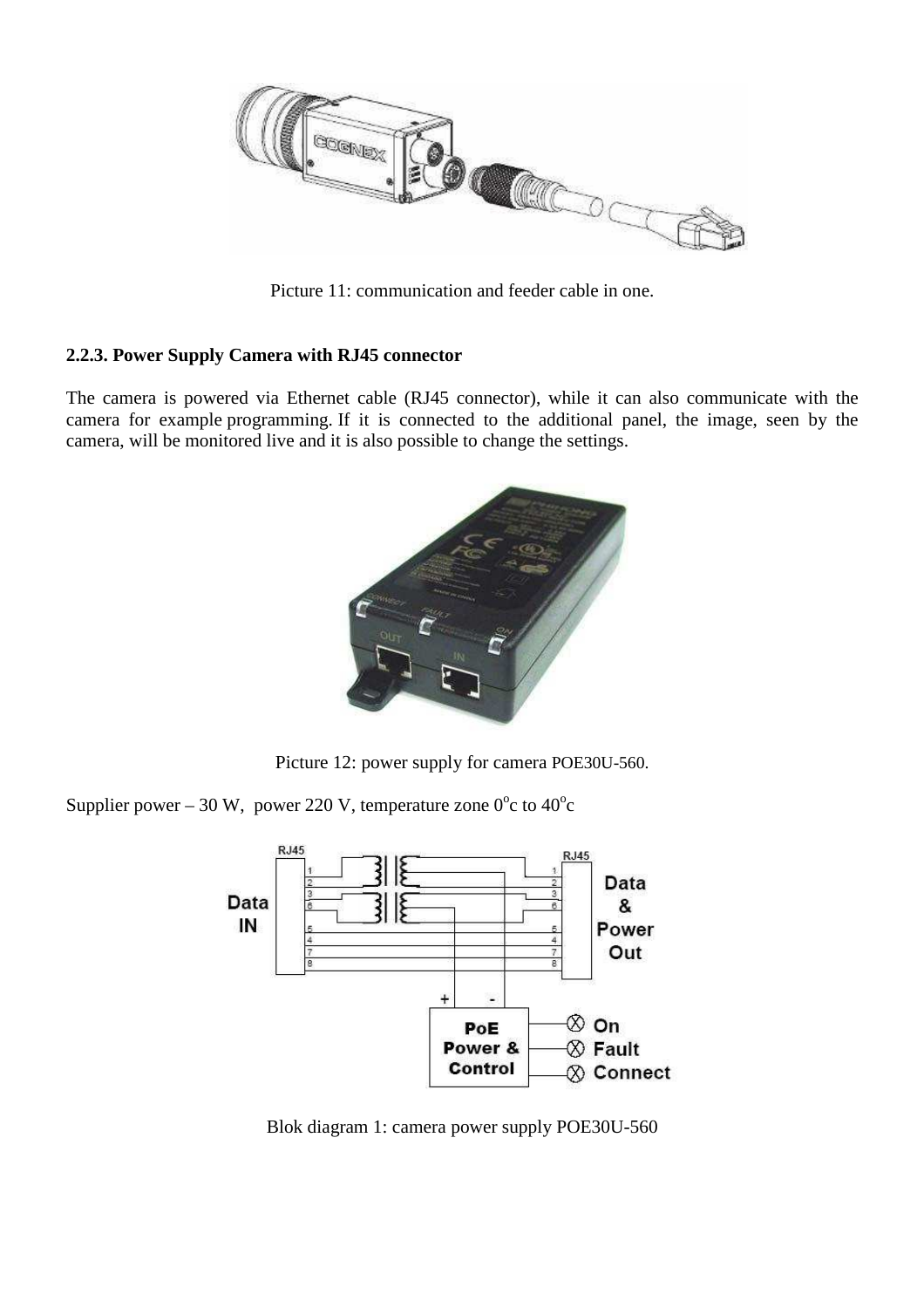#### **2.3. Automation Controllers**

## **2.3.1. General**

Since their inception in the early 70s, controllers have become an essential part of automation and control systems. They have developed to such an extent that they do not compete only with relay, but also with other control devices. Controllers have replaced hard wired logic, analog controller, and even minicomputers. Their capabilities are increasing so rapidly that new ideas and solutions appear monthly. Controllers were developed to quickly react to changes in the applications allowing the program to be quickly changed without the need to change the physical wiring. Automation industry has rapidly taken them up and consequently today they provide a solution to countless applications in virtually all industries. Most controllers are the core of the entire automation structures caring out a number of automation functions such as control, regulation, or data acquisition. The applicability of the controllers is mainly in tasks with the prevailing binary signals. In fact, these types of tasks led to the controllers, so they do not constitute any problems for the present controllers. Controllers have improved a lot since their inception as today they also provide functions for acquisition and process of analog signals, regulation, computation and communication. The designer is often faced with the fact that on the market there is quite a large number of producers. The main differences between controllers appear in the hardware, software, processing speed and price. This brings us to the fact that we must be quite careful when choosing a controller, especially if the process that we want to automate, already has the existing hardware and we would like to keep it. In smaller processes controllers are used independently without additional items for display. Here they are used because of its processing speed and specific set of peripherals, which may significantly increase the scope.

Nevertheless, we must pay attention to certain facts, which restrict the use of controller in the process:

- adding peripherals can significantly increase the price of the controller which questions the costeffectiveness of the automation that uses a controller
- the controller is basically designed to process binary signals, and we need to take into account additional often longer computation times. These times can be reduced with the use of additional peripherals, thereby is again an issue of cost-effectiveness.
- meeting the standards, especially in hardware compatibility.
- configuration, fault diagnosis and documentation are still concepts that we need to be very careful about in relation to the ability of the controller and its software.

Insufficiency in meeting these terms may in further life of the automation structure significantly increase the cost on the occurrence of errors and in finding solutions.

## **2.3.2. Controller Siemens S5 Operation**

The controller is the core of an automated system that can realize different control functions. These can range from plain control all the way to regulation, measurement... Depending on the controller (or multiple connected controllers) and modules that are connected on it, a wide variety of automation structures can be made.

The controller is basically a computer without a display, keyboard and optical unit, comprising the remaining elements such as processor, memory (RAM and EPROM), input/output process interfaces and serial communication interface to connect to other computers. Input and output devices are modules through which the controller connects to the process. It is often necessary to communicate with other factors in the process, and then the very controller is added to the communication module through which you can access the network.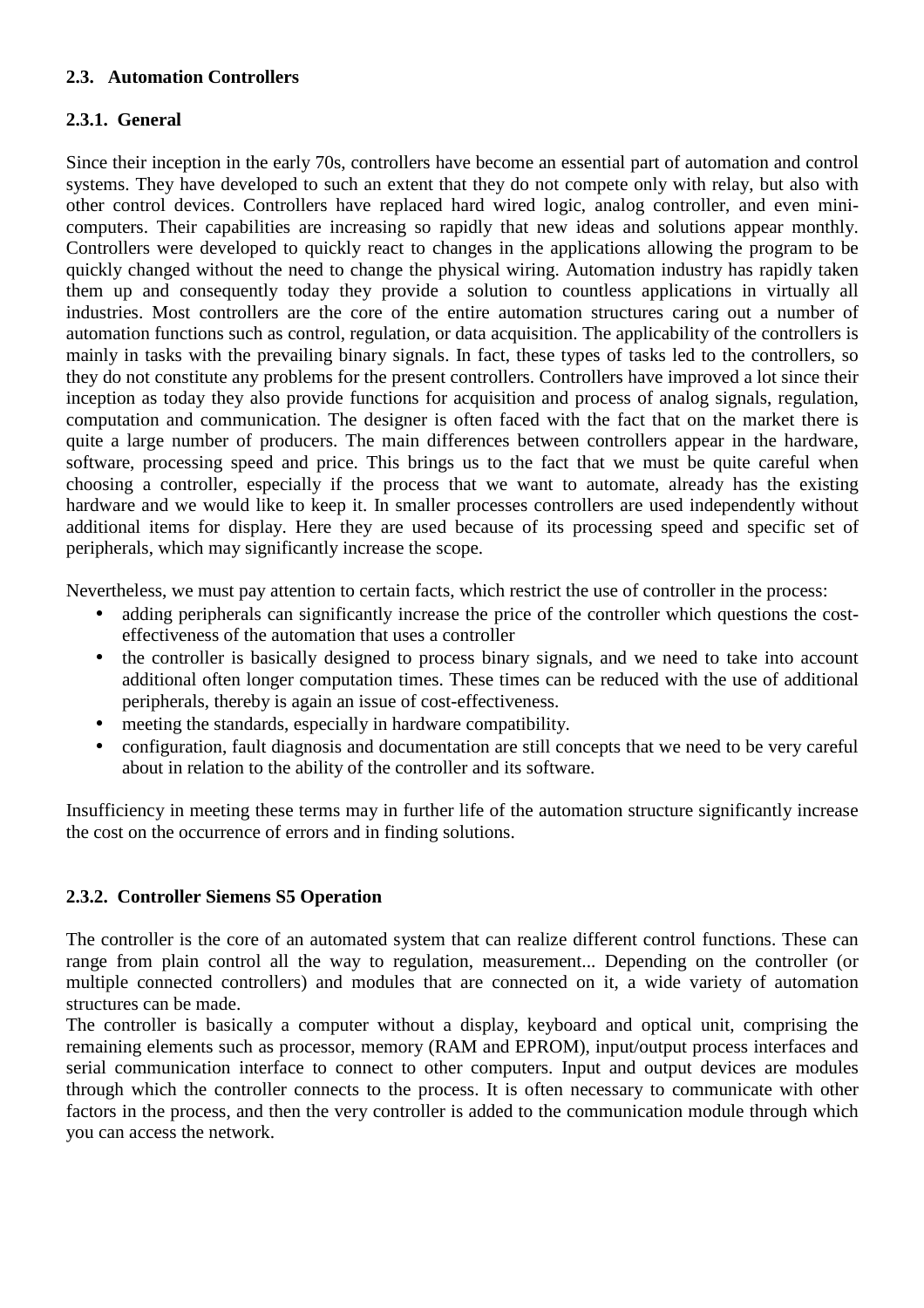

Picture 13: controller S5-95U (source: Siemens S5 manual)

The overview of the implementation of application program is on (Figure 14). At the beginning of the process the mapping of inputs is carried out and then the program processing starts. During the implementation the program can be interrupted by alarms or timers. After the end of the cycle process is carried out



Picture 15: programing methods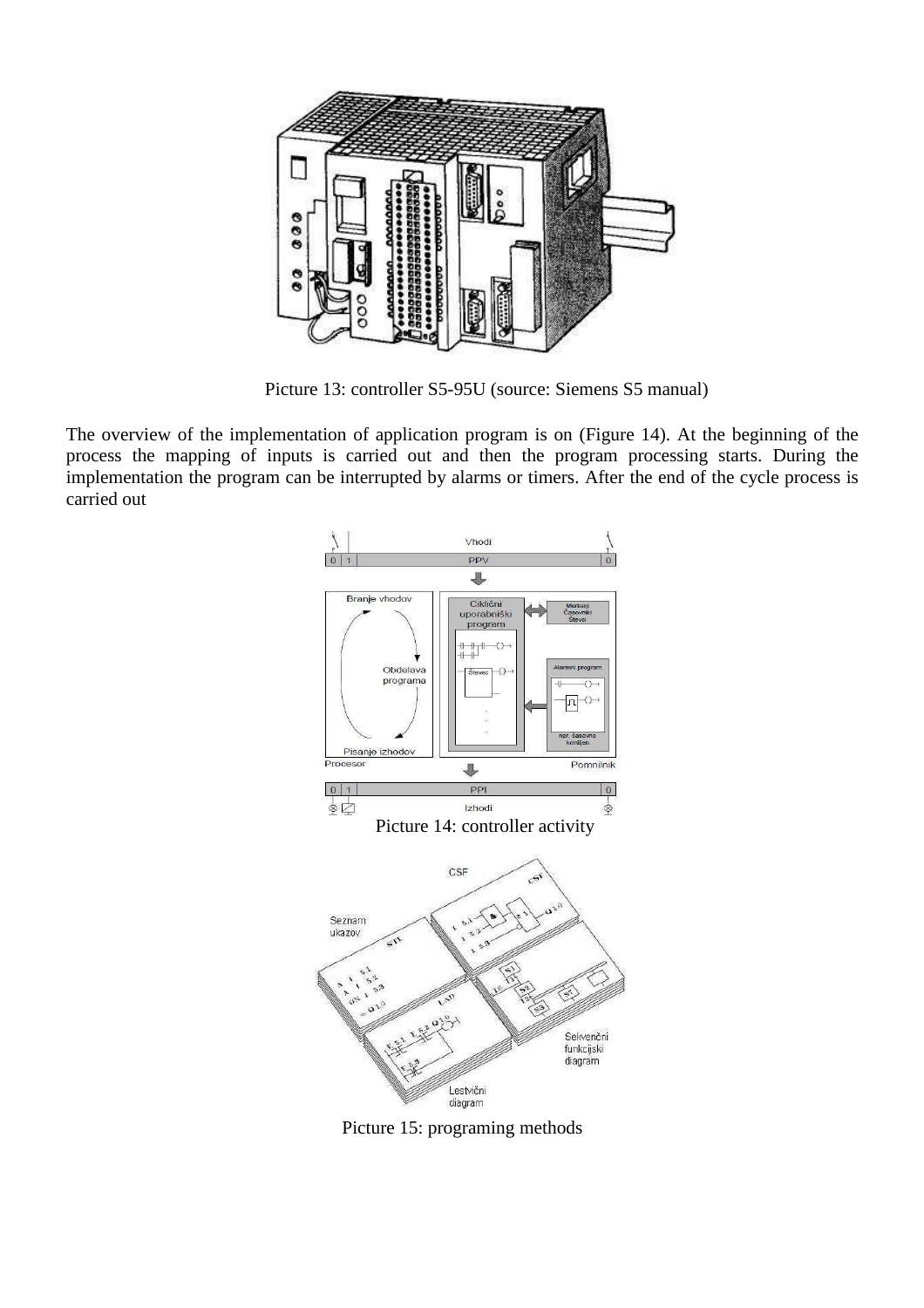## **3. RED DOT PRINTING AUTOMATISATION CONTROL**

#### **3.1. Machine for printing red dot**



Picture 16: machine for printing red dot

Machine for printing red dots operates on the principle of the press printing. Those machines have clean footprint, minimal blade wear out and long life period. The machine is attached to a varnish conveyor which unable to move synchronously with conveyor. With tongs lift the plate from conveyor and level it. Then cylinders »take« the colour form tub, stamp it on the plate and lay down on conveyor.

Next operation is detaching printing machine from conveyor and return back quickly to starting position and repeat the procedure for next plate on the conveyor.



Picture 17: tampoprint for printing red dot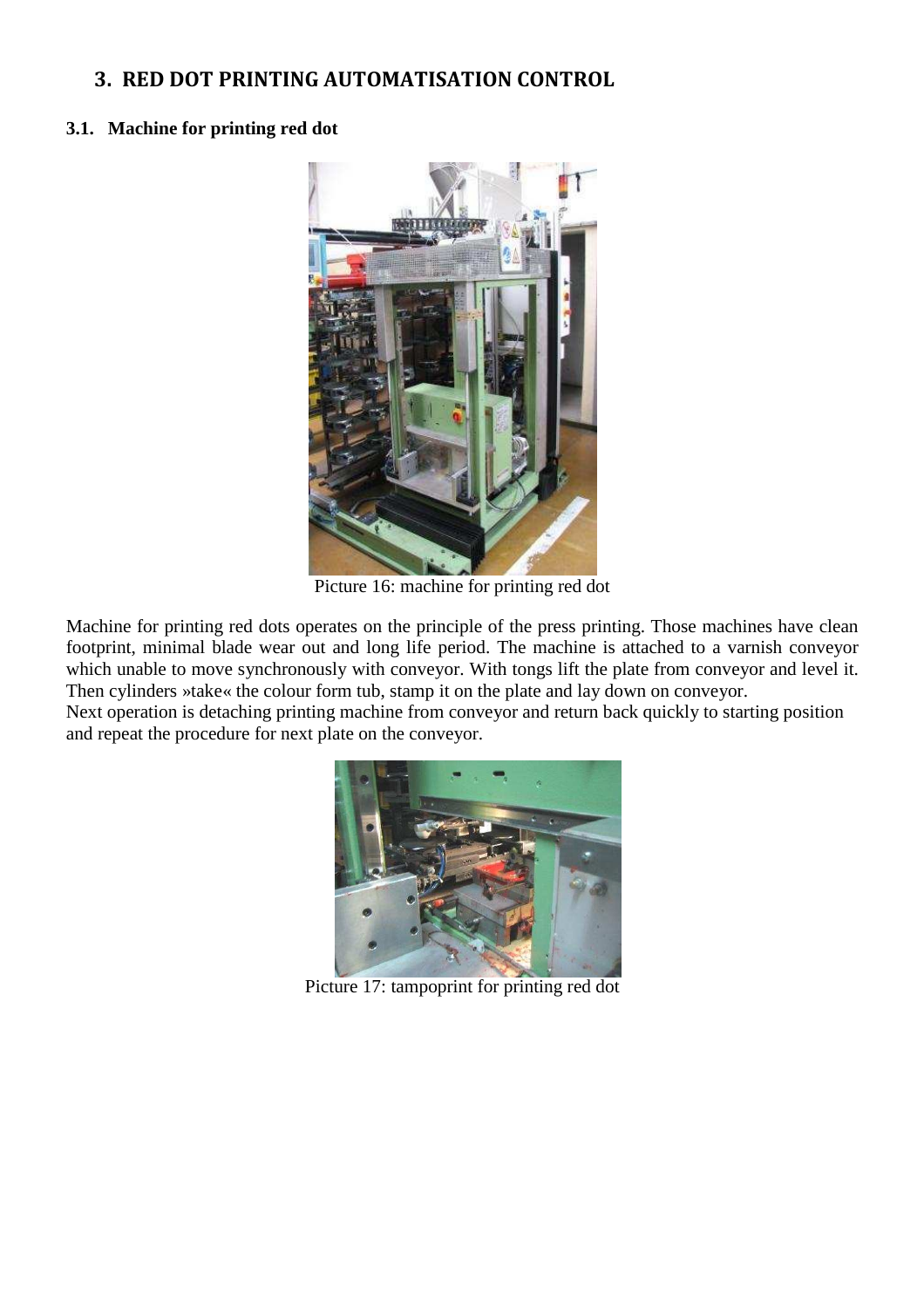## **3.1.1. Product which will be controlled by camera**



Picture 18: heating plate with red dot

The application will control the red dot in the middle of the plate. Failures for printing red dots may occur because of different reasons:

- lack of colour in the tub
- incorrect position of the printing plates
- various foreign bodies, which appear on the surface of the plate

For optimal red dot we consider:

- Without black stain within the dot,
- circular,
- centrically,
- without stain outside printed dot,
- visually good looking.

Few examples of bad printed red dot's:







Picture 20: example of bad print on the edge of red dot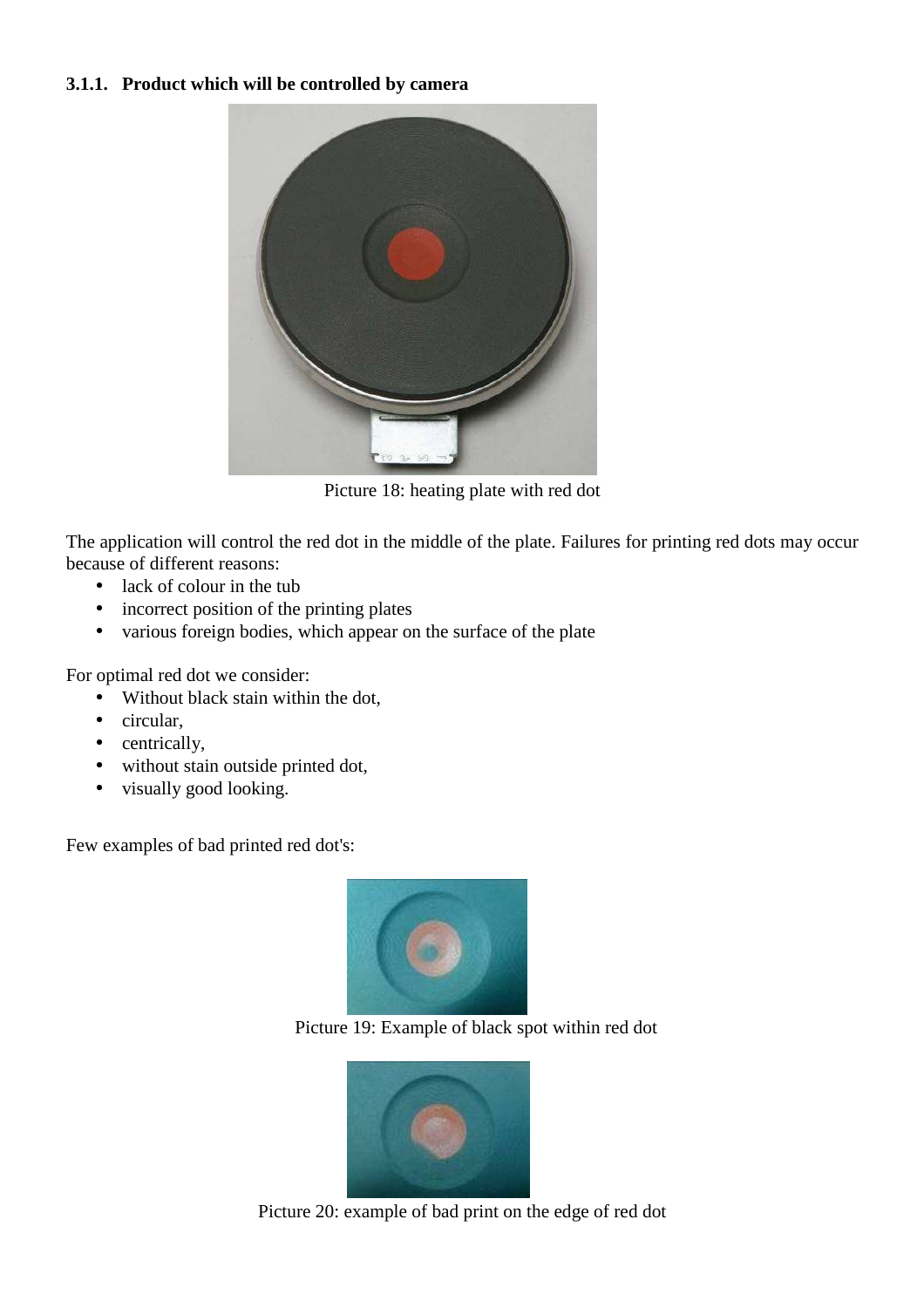

Picture 21: example-red dot is not centrical



Picture 22: example of spot outside of red dot

Considering possible faults that may appear I choose machine sight – intelligent camera for optical control of faults. With such camera is almost entirely possible to assure before mentioned criteria of quality printed red dot.

### **3.2. Planning the application**

Most of successful companies decide to modernise machines and production process. Modernisation by itself is crucial for existence on the market and competitiveness. Quality of products have most important role in ETA company therefore I decide to make a system for controlling the quality of printing red dot. In the planning phase I had to decide which type of optical camera for machine sight to choose. With representative of Tipteh company from Ljubljana I arrange to present their products. In their offer they have also special sensors (called checkers) operating on the principle of big number of sensors. On the visual field of the camera for controlling inputs and outputs is possible to programme scale diagram. This type of camera don't make possible to look the centre, dots or contrast, so I decide for the camera In-Sight Micro 1020 of Cognex producer.



Block diagram 2: Working of the application

I couldn't make planned application only with camera because of too little inputs and outputs so I use also controller Siemens S5-95U available in the company (unused) and adopt it for starting camera and signalisation in case of bad printed dots.

We can see working of the application on block diagram No.2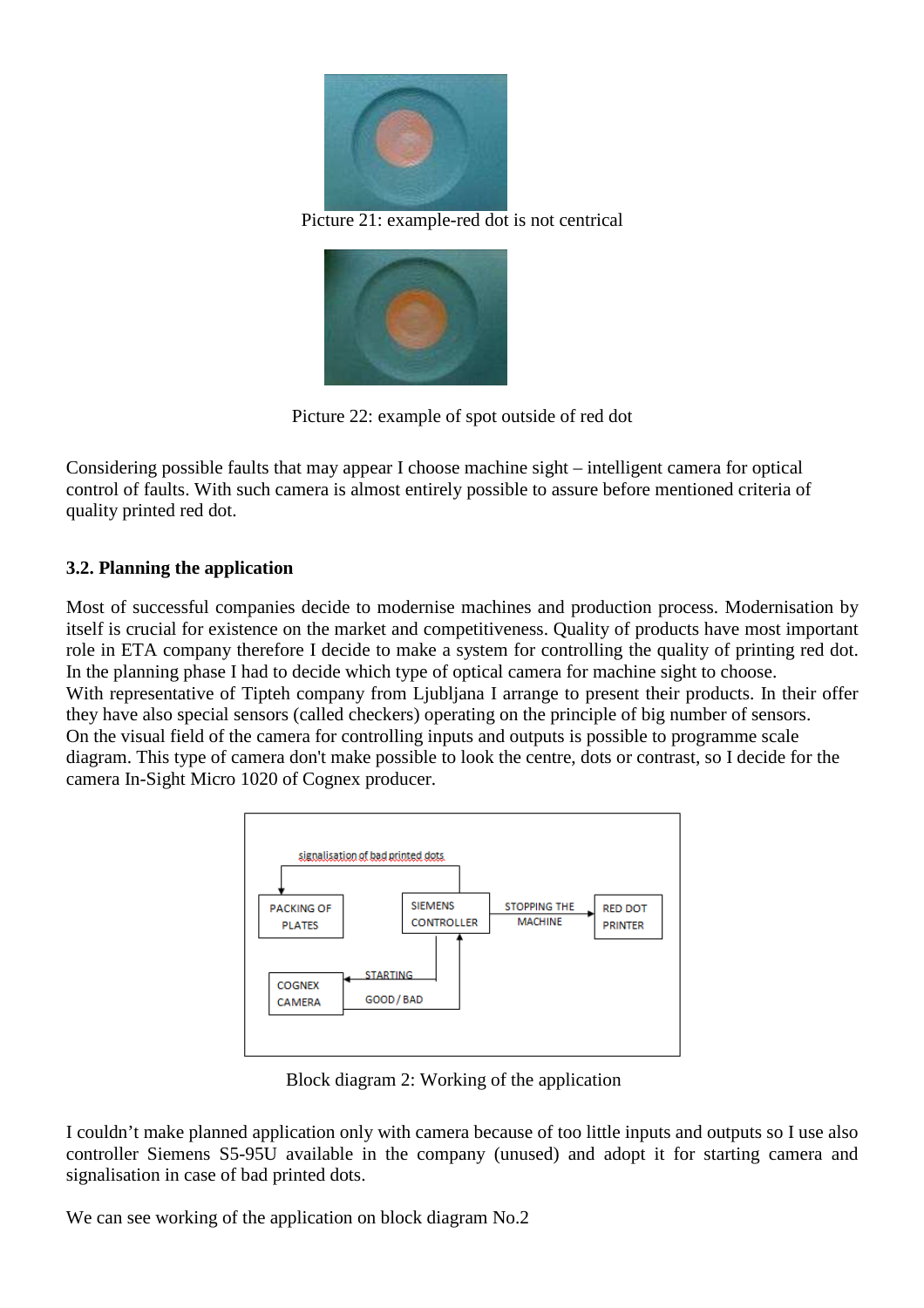### **3.3. Making the application**

## **3.3.1. Setting up the camera**

Camera produced by Cognex is extremely small which suggests already its name –Sight Micro. Before installing the camera appears a problem, how to install a camera that during the operation would not be damaged and would still operate reliably. The camera watches (measures) object which moves to the camera and actuate the precise Siemens optical sensor controller.



Picture 23: camera with protection shield



Picture 24: camera without protection shield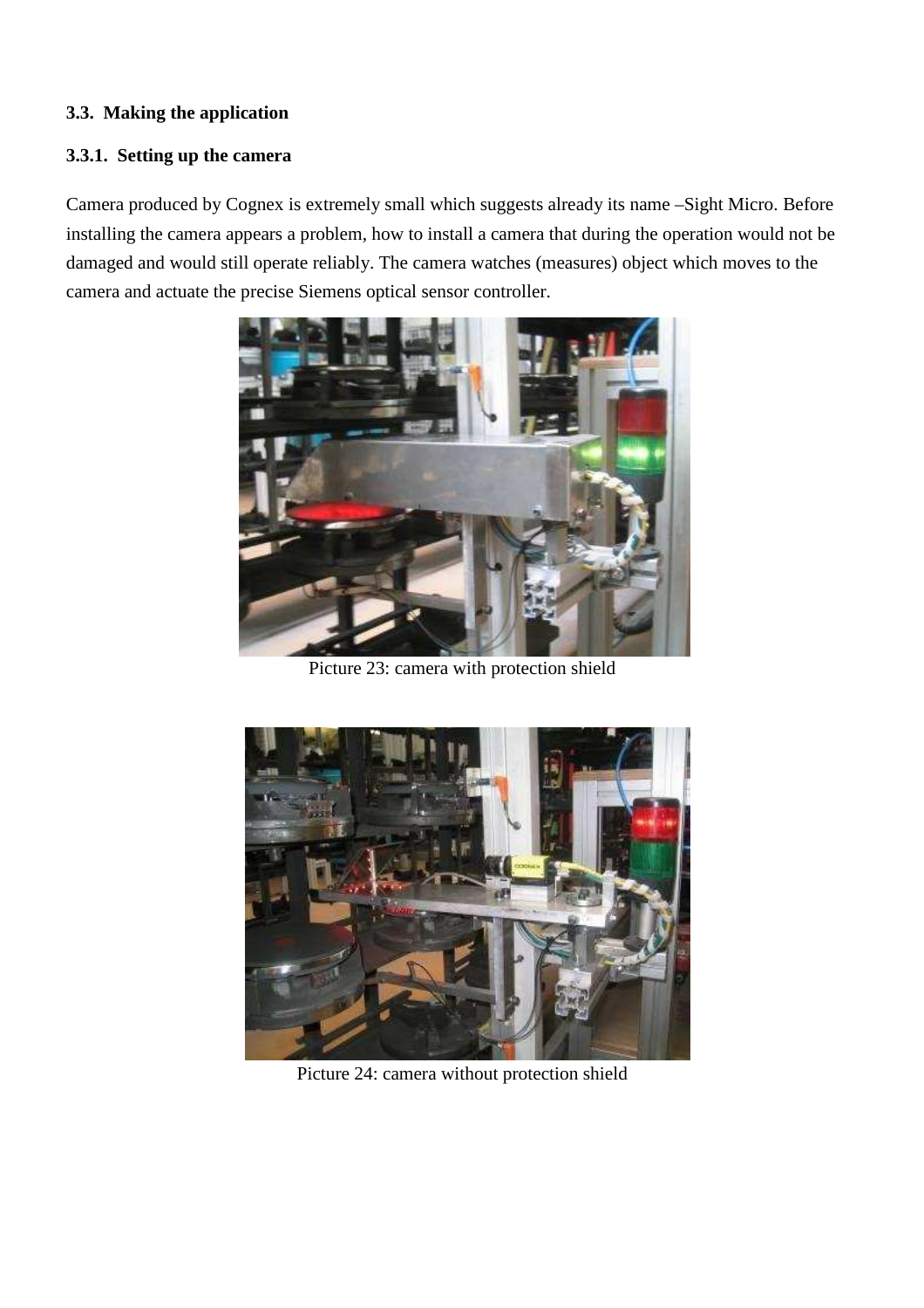Considering that the camera is really very small in a given project is still too big for fitting on the place where it could work. Therefore I choose a camera with the mirror. At the beginning I was very confident that the application will work through the mirror. However, by choosing the right lighting device is effective and reliable. The camera fixed in a certain position is vulnerable to injuries, because the conveyor is constantly passing by. Since the camera is installed above the plate (Fig. 25), I decide to put the camera on rotating holder – in case of poorly fitted plate on conveyor hits the camera. Camera withdrawn from the site and thus prevent damage to camera. On rotating holder is mounted the spring which unable the camera to turn back on the right position for measuring.

## **3.3.2. Lighting of intelligent camera**

Checking the supply of lighting for machine vision cameras I have not found any suitable for my project, so I decided to produce my own system for lighting with high light-emitting LEDs.

For machine vision lighting of observed or measured product plays an important and crucial role. In this project I had to pick a diode which has great intensity and a relatively diffused light beam. I've used 20 diodes. I connect by order 10 of them together to get 22 V. To regulate light intensity of LEDs I have used the additional potentiometer. The most evident light produced by LEDs perceived by camera is red. I also tried the white LEDs, but the dot on the screen was very weak-sighted. With red light produced by LEDs the image of dot on the screen is very well seen because the dot is also red. For measuring centrical printing of dot it was necessary to install lighting to an angle of  $45^{\circ}$  which unable

to see the crossing into centre of the plate.



Picture 25: high lighted red LED diode

| Producer              | <b>AVAGO TECHNOLOGIES</b>             |  |
|-----------------------|---------------------------------------|--|
| Production mark       | <b>HSMZ-A100-R00J1</b>                |  |
| type                  | PLCC-2                                |  |
| Colour                | red                                   |  |
| Angle of lighting     | $120^\circ$                           |  |
| voltage               | 2.2V                                  |  |
| Temperature range     | -40 $^{\circ}$ C do +100 $^{\circ}$ C |  |
| Max. electric current | 30mA                                  |  |
| Lens type             | Normal transparent                    |  |
| luminosity            | 400mcd                                |  |
| Size                  | 630 <sub>nm</sub>                     |  |

Table 4: technical characteristics of high lighted LED diode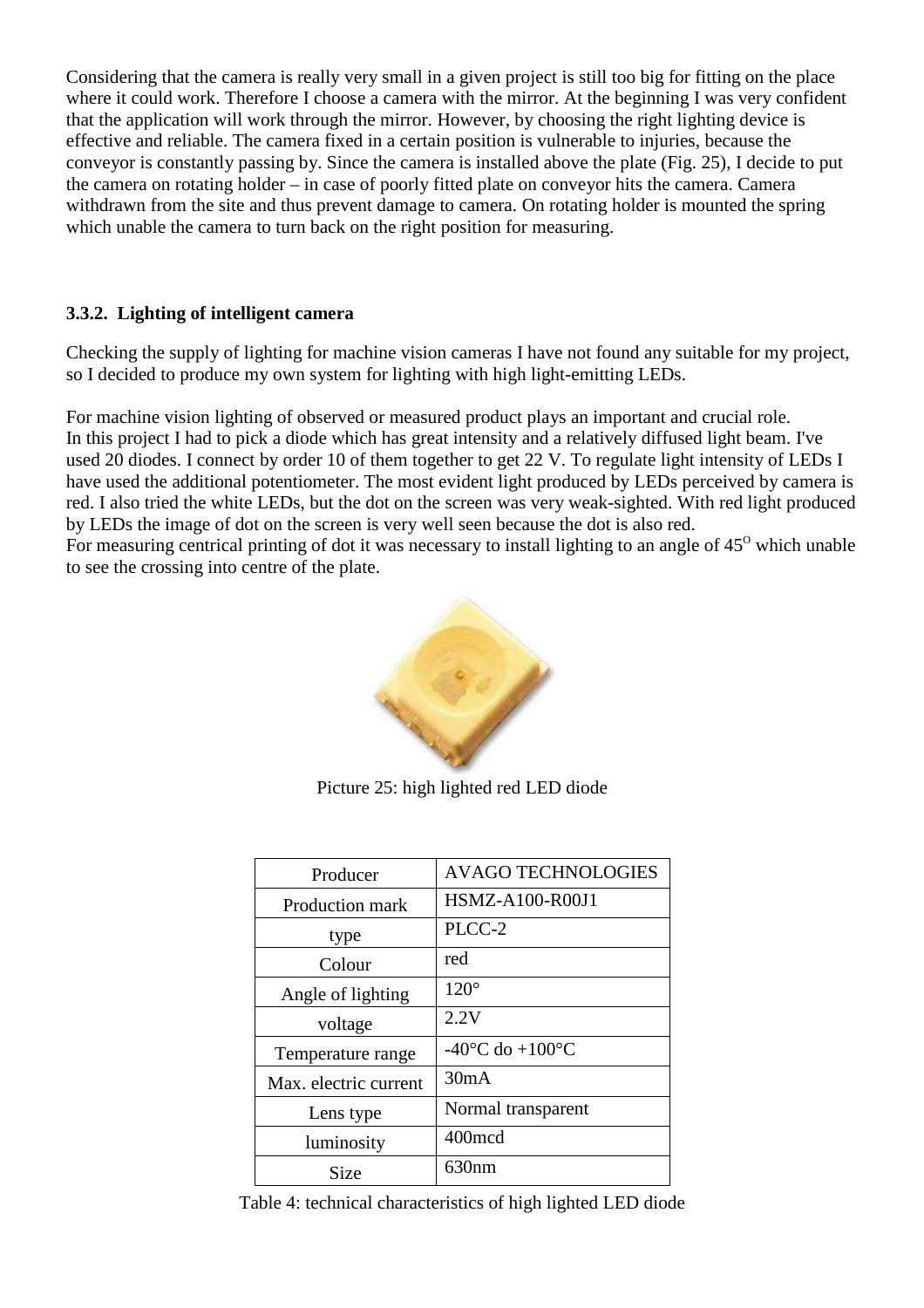

Picture 26: electro scheme of high-lighted LED diodes



Picture 27: fixed red LED diodes on aluminium frame



Picture 28: functioning of lighting the camera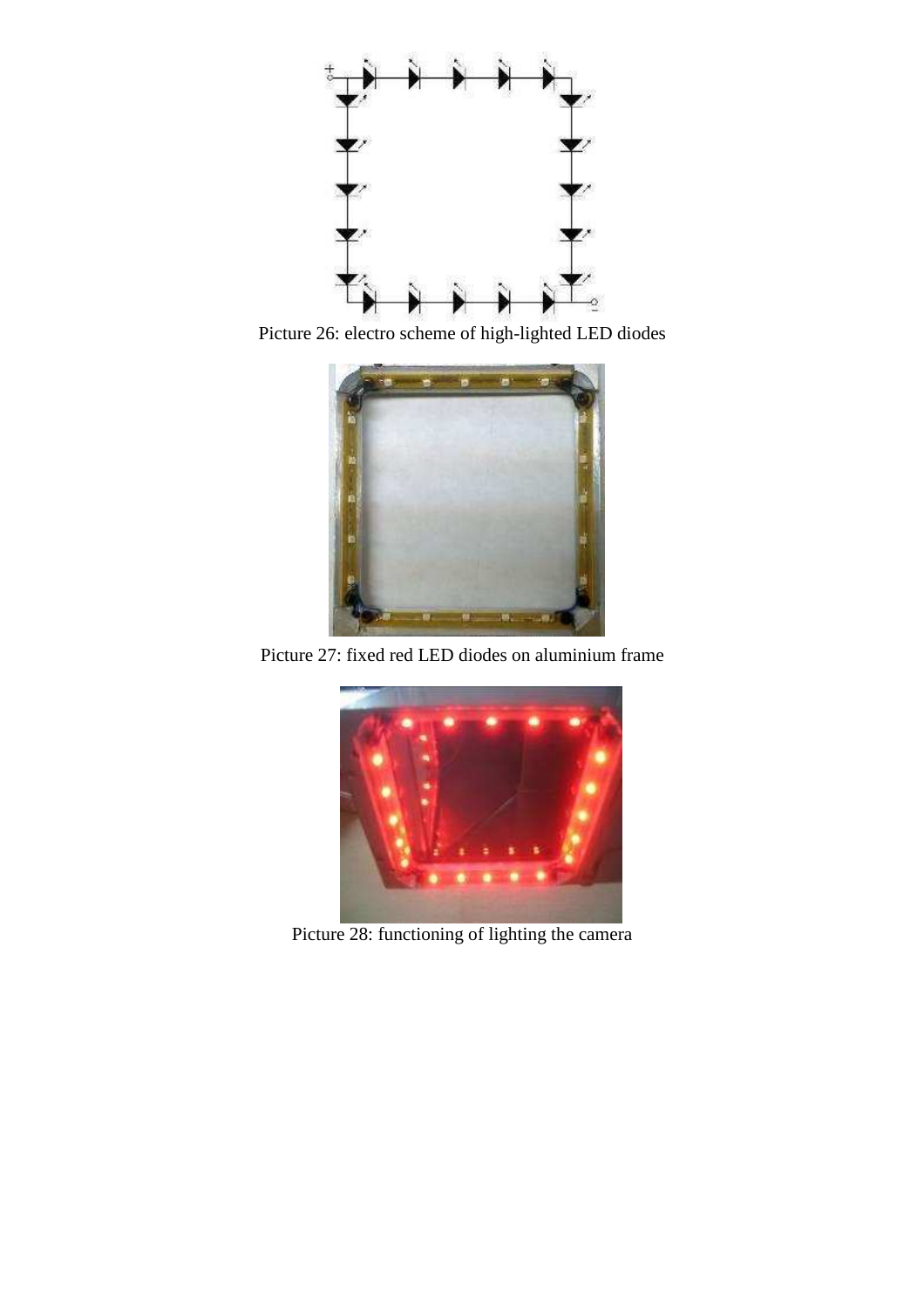## **3.3.3. Optical sensor for starting the camera**

For starting the camera I originally used ordinary capacitive sensor, but for precise triggering and capture images not worked because of inaccurate activation. Later I tried optical sensor and install it directly below the plate centre. The accuracy of the trigger is very important because image must be captured always at the precise point, otherwise measurement error can appear due to different lighting. I was thinking about using timer to delay triggering the camera, but the controller is not fast enough for precise triggering. The camera by itself has a quick entrance but we lost the benefits of it binding the camera through the controller. In our project this is not crucial and relevant.



Picture 29: optical sensor



Picture 30: optical sensor set under lighting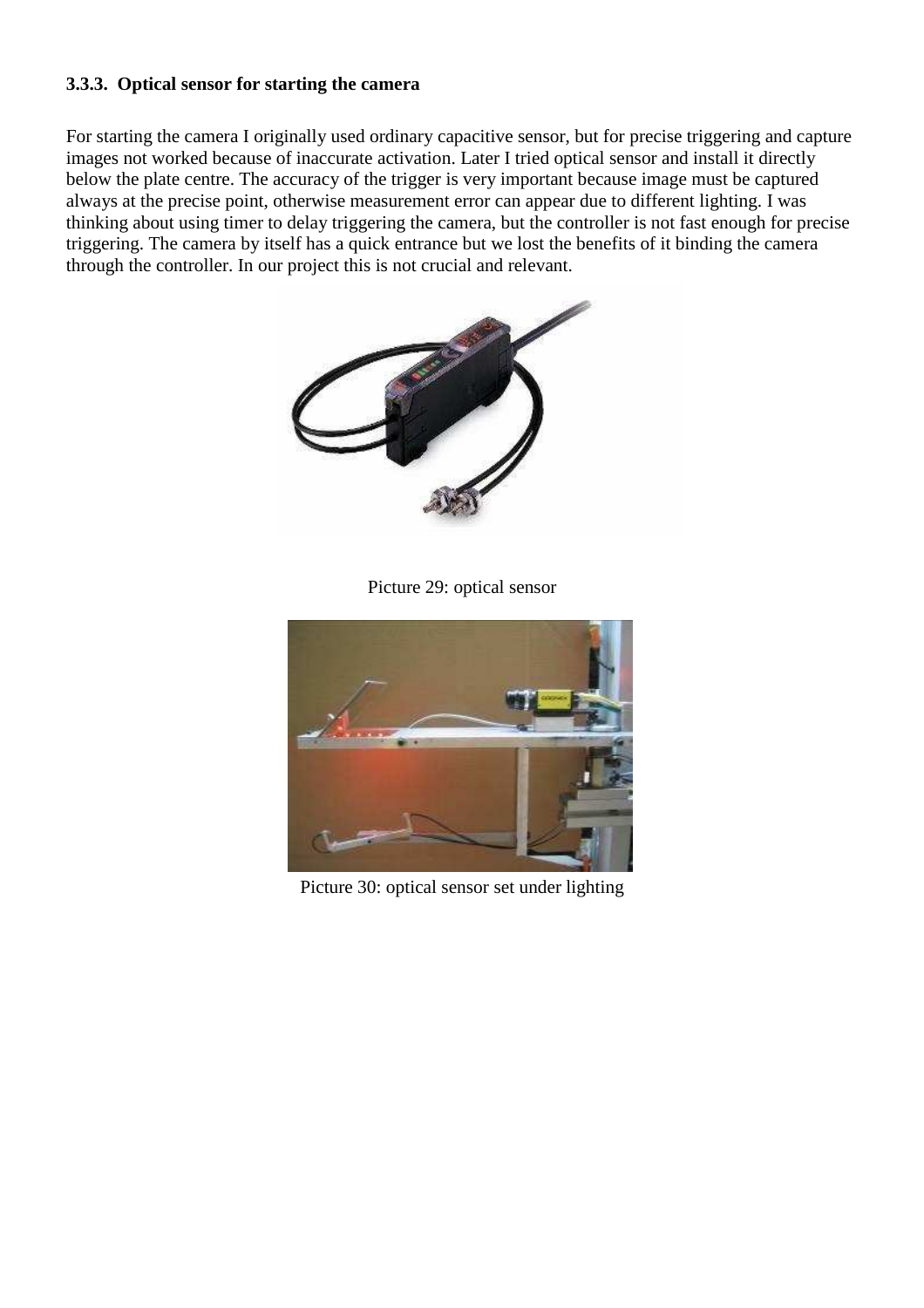## **3.3.4. Program interface In-sight Explorer**

For automated operation (programming) of the camera EasyBuilder program is required. It works via Ethernet RJ45 connector, which is connected to the power supply (Figure 12). The camera itself has its own IP address and it works over TCP/IP protocol.



Picture 31: programe interface

### **3.3.5. Programme for controlling red dot printing**



Picture 32: programe interface for programing the camera

The program itself has few steps to prepare the camera for automatic operation. Firstly we must set the reference image (object and structure) which will be inspected. I set it to search for printed red dots in the middle of the plate heating surface. The camera searches for presence of the reference image on the whole visual field 640 x 480 pixels.



Picture 33: reference picture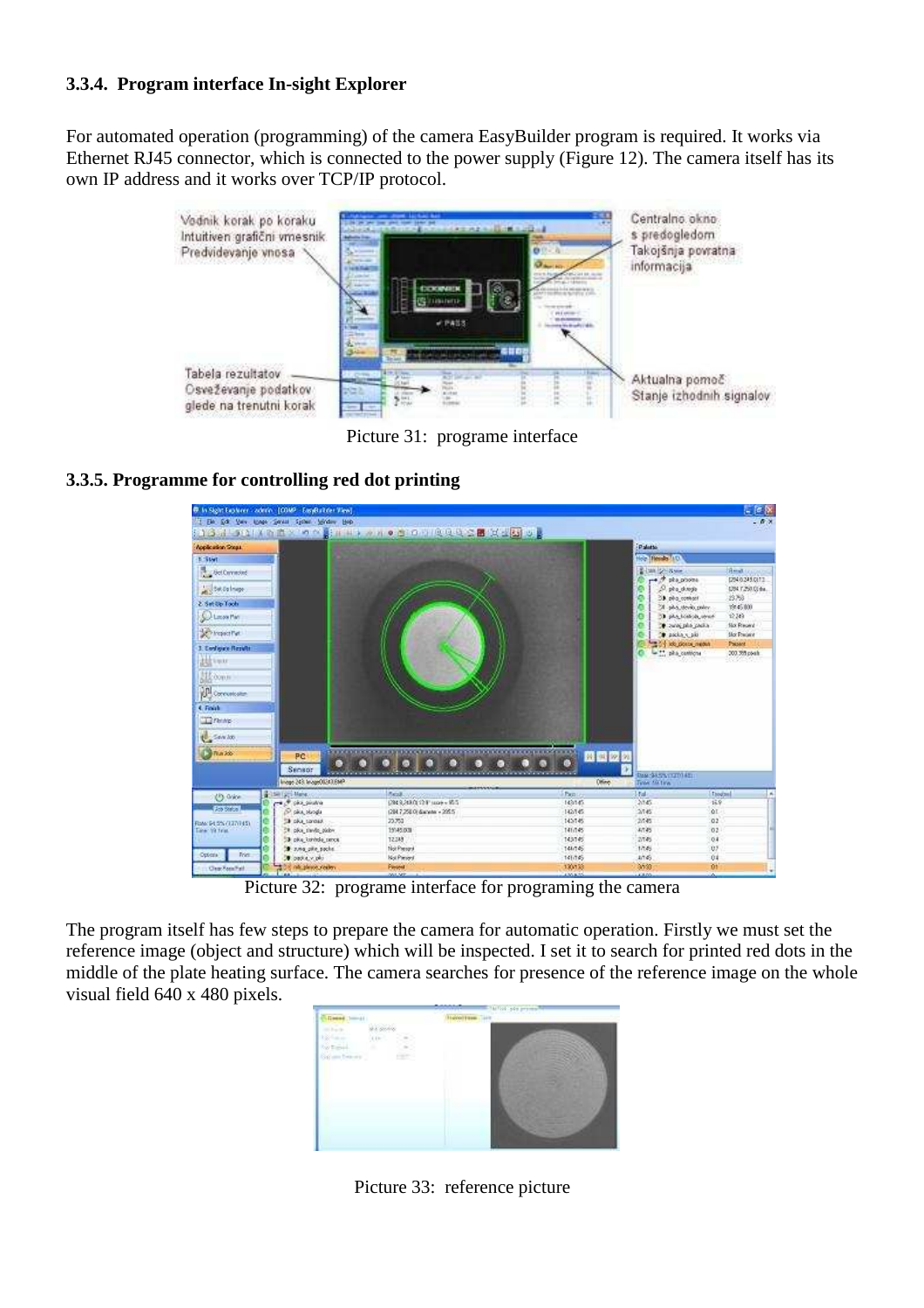If the dot is printed on a heating plate the programme performs the following measurement: dot\_circular With this measurement check if a dot is circular.

Within bright green area on the image application checks if the observed object is circular (Fig. 34). In case that grey colour withdraw from border defined by light green circles there is an error.



Picture 34: checking the circularity of dot

Errors inside spot checks on the way to set a certain gray area, the upper and lower limits, the camera counts the number of pixels in a dot on the set value



Picture 35: checking the circularity of dot



Picture 36: checking mistakes at inner circle of printed dot

Checking if some smudge spot appears outside the so called shadow area. In this area there should be no bright stains. On the figure this field is between the two light green circles.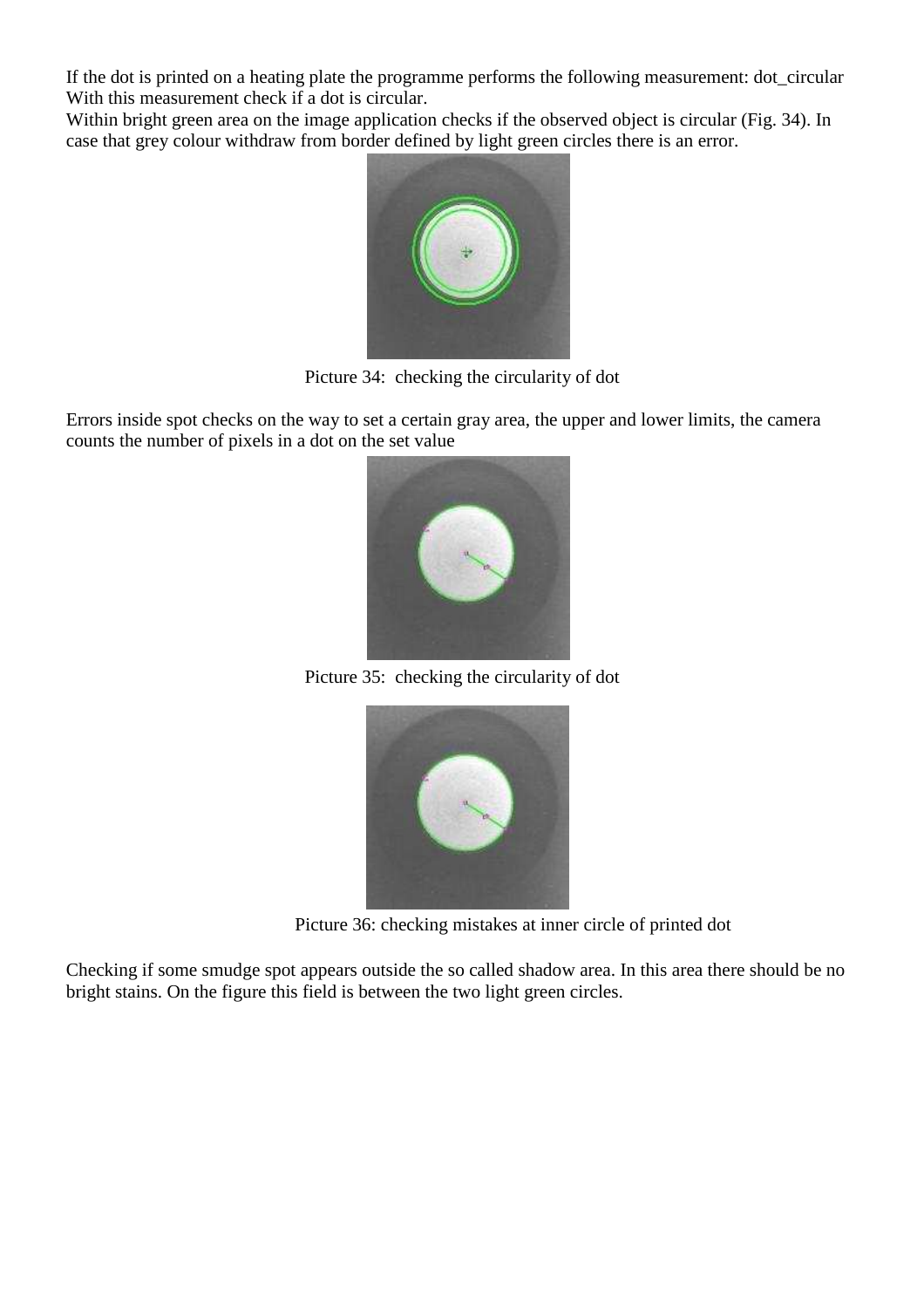

Picture 37: checking stains outside printed dot

The program:

- verifies if the dot is in the centre regarding the inner ring of heating plate
- locates the transition from bright to dark and there then set the edge of the circle.

Lighting plays a key role that application find the edge –each heating plate must be equally illuminated, otherwise it cannot find the edge.

The problem of irregular illumination can appear in the varnish conveyor. Since not everyone is exactly the same height some specified tolerances appear.

To get most precise measurements every heating plate must be at the same relative position to the camera. After the program finds the edge measurement is focused to the centre of predefined circle of dot. Correct installation of the camera inclined at an angle of  $45^{\circ}$  help to find and define the edge (Fig. 29).



Picture 38: checking if printed dot is in the centre

Controlled and measured values for control of printed red dot:

| call Set Name           | Result                             |
|-------------------------|------------------------------------|
| píka prisolna           | $[334.2,233.0]$ 14.5° score = 96.5 |
| pika_okrogla            | (333.9,233.7) diameter = 202.0     |
| D pika_contrast         | 30.371                             |
| bka_stevilo_pixlov      | 17603.000                          |
| -30 pika_kontrola_sence | 14,883                             |
| 20 zunaj pike packa     | Not Present                        |
| temna_packa_v_piki      | Not Present                        |
| ob_plosce_najden        | Present                            |
| pika_centricna          | 204.196 pixels                     |

Picture 39: set up values in the programme

In the case that bad printed dot appears, the program detects an irregularity and turns on a camera output for a »bad dot«.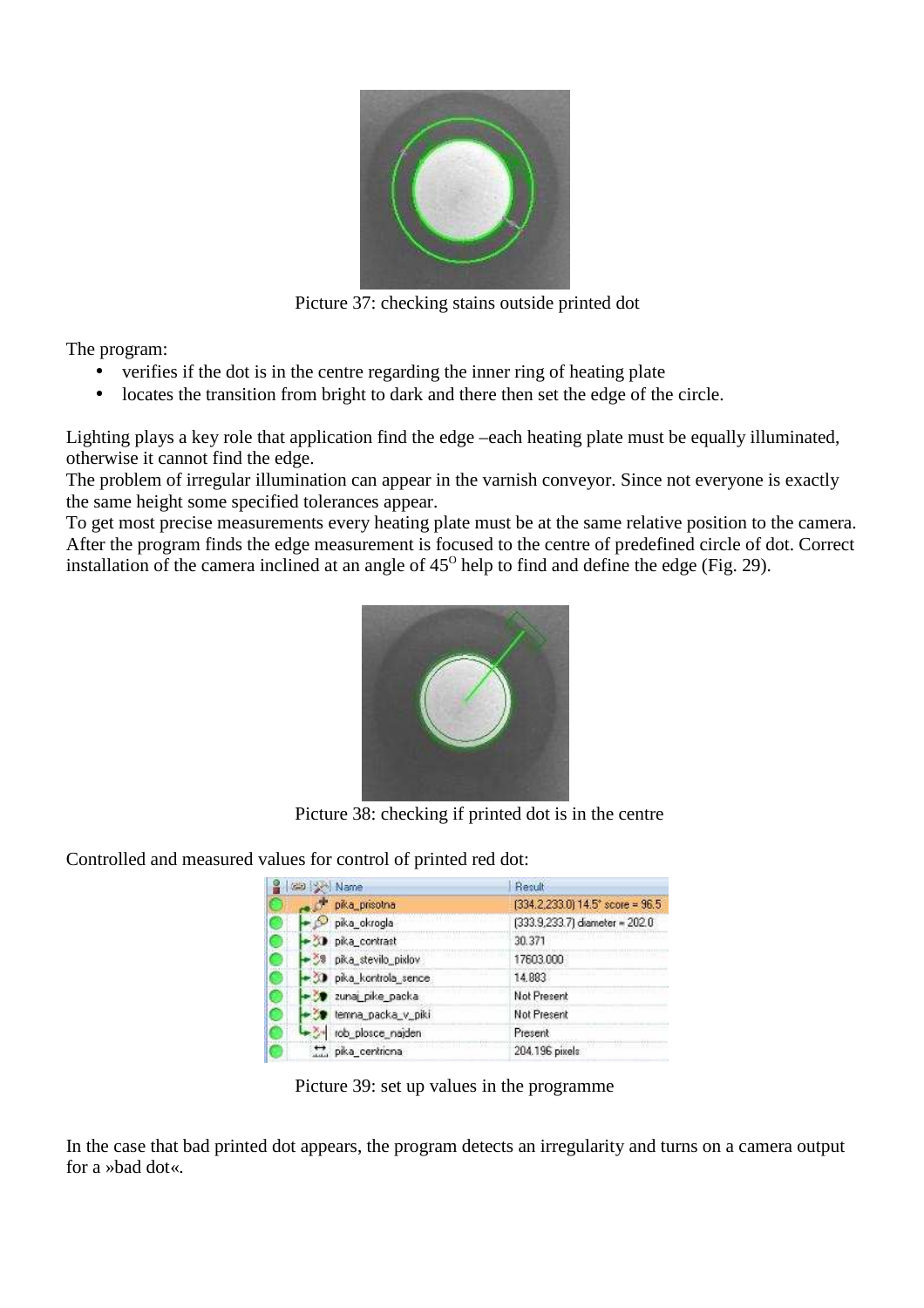If we follow the camera operations via computer we get on a screen graphical review of detected and perceived irregularities. In this case (Fig. 39) camera detects irregularity in the »roundness« and errors inside the dot.



Picture 40: example of bad printed dot



Picture 41: example of bad printed dot shown in the programme

In case of bad printed dot the programme display on the monitor (Figure 40) results and errors occurred. If any failure appears on the set parameters, the camera turns on output set for the error signal. This signal is further processed by Siemens controller – warn the worker on packaging of the product failure. When a program is tested and it works as we would like, we store it in the camera internal memory and indicate that the program starts when camera is turned on. Later we can optional add some changes in case we'd like to set different parameters.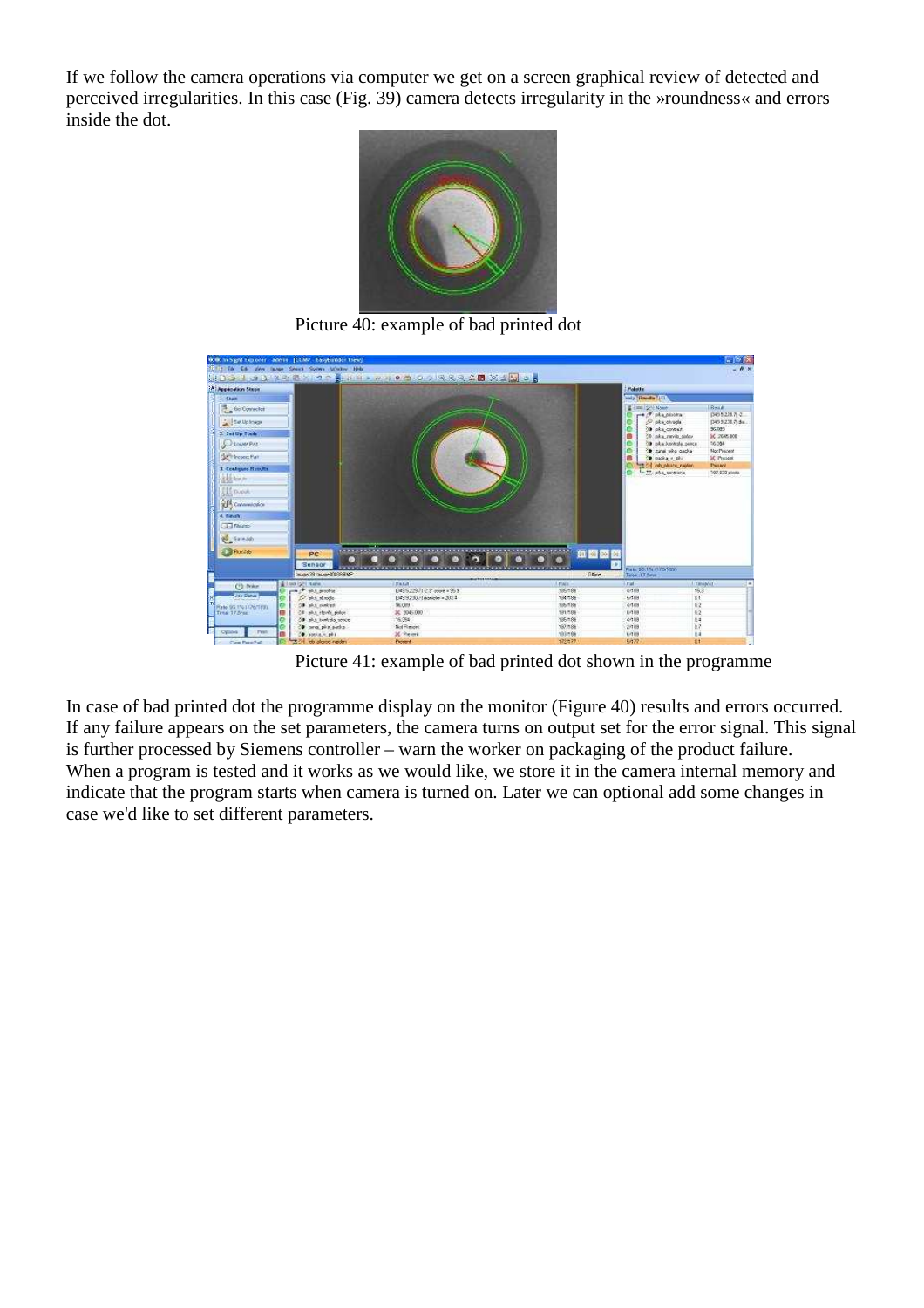#### **3.3.6. Programming of Siemens S5 controller**

Programme interface S5/S7 for Windows:

|                                                                                                                                                                                                                                                                                                                                                                                                                                       |             | [ ]\$57.51 to Mindwest, plus sig. [\$5 Editor, PB 4 HP] |                                             | にほね    |
|---------------------------------------------------------------------------------------------------------------------------------------------------------------------------------------------------------------------------------------------------------------------------------------------------------------------------------------------------------------------------------------------------------------------------------------|-------------|---------------------------------------------------------|---------------------------------------------|--------|
|                                                                                                                                                                                                                                                                                                                                                                                                                                       |             | In this rocky sears were interested widow reto          |                                             | 作×     |
|                                                                                                                                                                                                                                                                                                                                                                                                                                       |             |                                                         | 电阻电极等器 医囊豆蔻医体                               |        |
| 爤                                                                                                                                                                                                                                                                                                                                                                                                                                     |             | Segment <sub>11</sub>                                   | H-1 원원 의                                    |        |
| Tag                                                                                                                                                                                                                                                                                                                                                                                                                                   | Instruction | Operand                                                 | Communi                                     |        |
| <b>Sharroon</b>                                                                                                                                                                                                                                                                                                                                                                                                                       |             |                                                         |                                             |        |
|                                                                                                                                                                                                                                                                                                                                                                                                                                       |             | orom<br>1, 32, 4                                        | Milep kameca                                |        |
|                                                                                                                                                                                                                                                                                                                                                                                                                                       |             | F 20.0                                                  |                                             |        |
|                                                                                                                                                                                                                                                                                                                                                                                                                                       |             | F 20.0                                                  |                                             |        |
|                                                                                                                                                                                                                                                                                                                                                                                                                                       |             | 1.32.1                                                  |                                             |        |
|                                                                                                                                                                                                                                                                                                                                                                                                                                       | 五川の神        | F 20.6                                                  |                                             |        |
|                                                                                                                                                                                                                                                                                                                                                                                                                                       |             |                                                         |                                             |        |
|                                                                                                                                                                                                                                                                                                                                                                                                                                       |             | $F = 20.0$<br>0.33.0                                    |                                             |        |
|                                                                                                                                                                                                                                                                                                                                                                                                                                       |             | $F$ 20.0                                                |                                             |        |
|                                                                                                                                                                                                                                                                                                                                                                                                                                       | 大气酸         | 0.33.8                                                  |                                             |        |
|                                                                                                                                                                                                                                                                                                                                                                                                                                       |             | ---                                                     | CARD COUNTRY OF                             |        |
|                                                                                                                                                                                                                                                                                                                                                                                                                                       |             | r 20.0                                                  | ablep coveritive                            |        |
|                                                                                                                                                                                                                                                                                                                                                                                                                                       |             | 0.33.1                                                  | 도행자 발사 정치                                   |        |
|                                                                                                                                                                                                                                                                                                                                                                                                                                       |             | $0.05 - 1$                                              |                                             |        |
|                                                                                                                                                                                                                                                                                                                                                                                                                                       | 大地震院        | 0.33.1                                                  |                                             |        |
|                                                                                                                                                                                                                                                                                                                                                                                                                                       |             | SN 16                                                   |                                             |        |
|                                                                                                                                                                                                                                                                                                                                                                                                                                       |             |                                                         | aklop biggerja kansası.                     |        |
|                                                                                                                                                                                                                                                                                                                                                                                                                                       |             | F. 29.0                                                 |                                             |        |
|                                                                                                                                                                                                                                                                                                                                                                                                                                       |             | $F = 60.1$                                              |                                             |        |
|                                                                                                                                                                                                                                                                                                                                                                                                                                       |             | 1.33.0<br>KT-983.1                                      |                                             |        |
|                                                                                                                                                                                                                                                                                                                                                                                                                                       |             | T <sub>20</sub>                                         |                                             |        |
|                                                                                                                                                                                                                                                                                                                                                                                                                                       | AAAし知み。     | T 20                                                    |                                             |        |
|                                                                                                                                                                                                                                                                                                                                                                                                                                       |             | 0.325                                                   |                                             |        |
|                                                                                                                                                                                                                                                                                                                                                                                                                                       |             |                                                         | beklap haci edeca staba                     |        |
|                                                                                                                                                                                                                                                                                                                                                                                                                                       | Å           | $+13.3.$                                                |                                             |        |
|                                                                                                                                                                                                                                                                                                                                                                                                                                       |             | $0$ $B$ £                                               |                                             | $\sim$ |
| $\begin{array}{l} \textbf{0} \textbf{permed} \\ \textbf{1} \textbf{3} \textbf{3} \textbf{2} \\ \textbf{1} \textbf{3} \textbf{3} \textbf{4} \\ \textbf{1} \textbf{3} \textbf{3} \textbf{4} \\ \textbf{1} \textbf{3} \textbf{3} \textbf{5} \\ \textbf{1} \textbf{3} \textbf{3} \textbf{5} \\ \textbf{1} \textbf{3} \textbf{3} \textbf{5} \\ \textbf{1} \textbf{3} \textbf{3} \textbf{6} \\ \textbf{1} \textbf{3} \textbf{3} \textbf{6}$ |             | Symbol                                                  | Camment                                     |        |
|                                                                                                                                                                                                                                                                                                                                                                                                                                       |             | pika dabra                                              | Kamera pika je debra                        |        |
|                                                                                                                                                                                                                                                                                                                                                                                                                                       |             | pika daka.<br>PACHAS                                    | kamera pika je slaka.<br>CONSTANTICUORUCIUM | î      |
|                                                                                                                                                                                                                                                                                                                                                                                                                                       |             | mantor pl pola pred kam                                 | annost pubolnosti ploten prod poldamjoni    |        |
|                                                                                                                                                                                                                                                                                                                                                                                                                                       |             | 133.5<br>133.6                                          |                                             |        |
|                                                                                                                                                                                                                                                                                                                                                                                                                                       |             | 1,000.00                                                |                                             | 뉇      |
|                                                                                                                                                                                                                                                                                                                                                                                                                                       |             |                                                         |                                             | ×.     |

Picture 42: interface for programming in S5

With this program interface I write a programme for

- starting the camera and signalisation when bad printed dot appear
- eventual stop of automatic machine for printing dots (if bad printed dots will follow in a row)
- alerting on the packing place when dot is poorly printed.

I decided to use STL or text mode programming. The command is composed from operations and operands. Operand has a serial number or parameter.

Legend of operands in the programme for Siemens S5 controller:

- $\bullet$  I input
- $\bullet$  Q output
- $F$  marker (memory bit)
- $\bullet$  T timer

#### **3.3.7. Programme in S5 controller for signalisation and control**

Inputs and outputs on the controller:

| outputs  |                             | inputs |                                            |
|----------|-----------------------------|--------|--------------------------------------------|
| Q 32.3   | Light with alarm on packing | I 32.1 | key starting the camera                    |
| O 32.4   | alarm                       | I 32.3 | key starting the alarm                     |
| Q 32.5   | camera trigger              | I 33.0 | position sensor                            |
| O 32.6   | Green light camera          | I 33.2 | camera – good dot                          |
| Q 32.7   | Red light camera            | I 33.3 | camera – bad dot                           |
| $Q$ 33.0 | <b>Starting the camera</b>  |        | 133.4   Sensor – presence of heating plate |
|          |                             |        | in front of the camera                     |
| (133.1)  | Starting the lighting       | 133.5  | Sensor – optical camera trigger            |

Table 5: inputs and outputs of S5 controller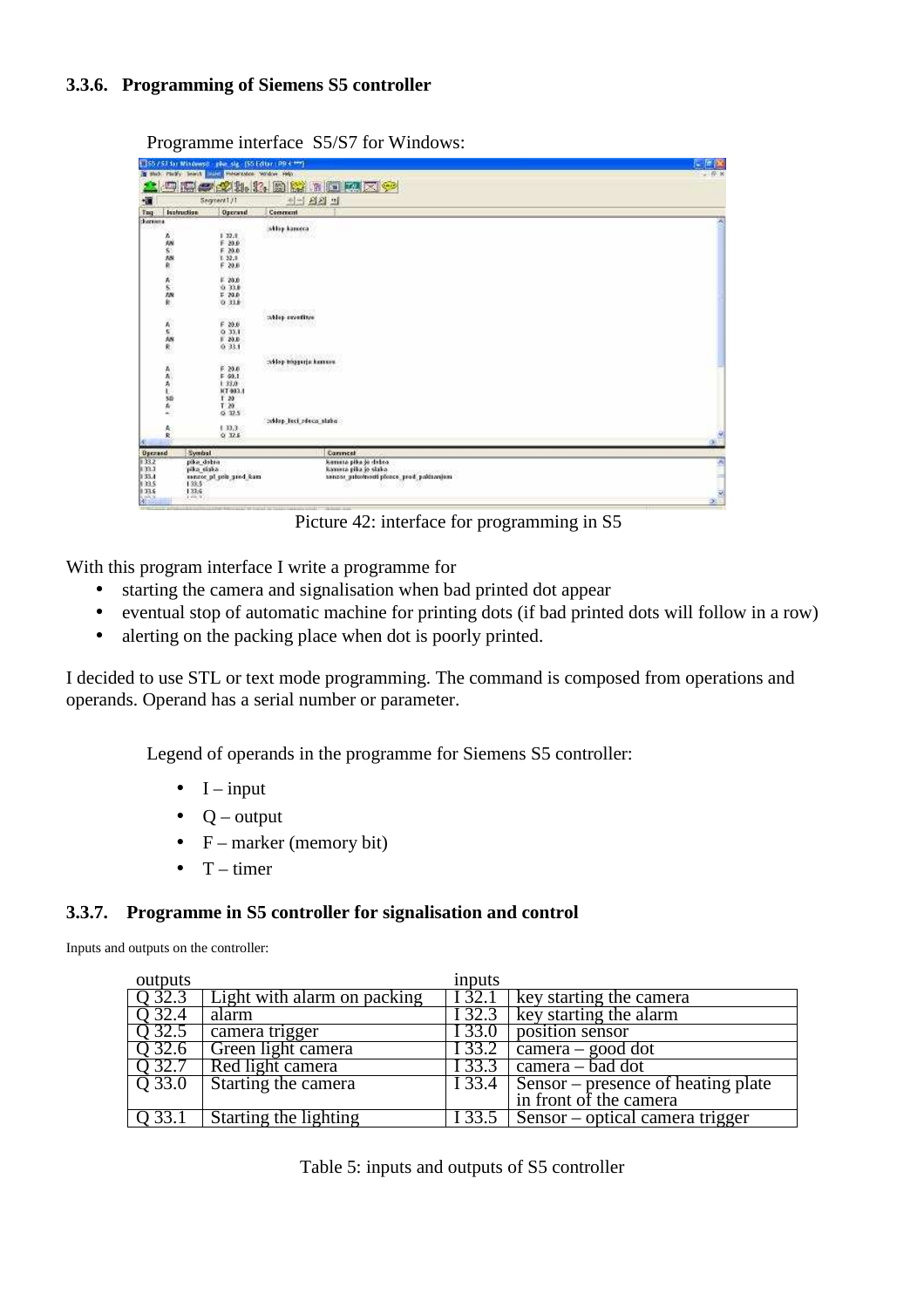## **3.4. Application operating**

Controller via optical sensor that is mounted under the camera holder start the camera (send the signal when to check the reference image). Sensor that verifies the presence of the heating plate is located in front of the camera. This signal can be moved with an additional sensor mounted on the top of conveyor for heating plates and determine when the conveyor is on the position (centre of heating plate). When plate arrives into position interrupt a beam of optical sensor and send a signal to controller to check the reference image.

Camera in few milliseconds verified whether good or bad dot is printed based on a program. The controller then turns on signal light indicating if the product is good or bad. A red light indicates bad printed dot and green a good one. Heating plates are moving on varnish conveyor to workers on the packing place. In case of bad printed dot the signal moves synchronously with conveyor over the sensor at the top of the plate holder and warn the worker with light and sound signal. At packing place workers so get the information which heating plates are good and went for shipping and which have defect and are eliminate from packaging process and send them to repairmen.

Program in the controller monitors a sequence of bad printed dots.

In the event of three consecutive poorly printed dots may mean that something is wrong with the printing machine. Machine operator hearing sound alert can immediately eliminate the defect and thereby minimize the number of poorly printed dots. Before applying the application workers found defects not earlier than on a packing phase which meant more additional repair and hence additional costs.

With installing this application the number of bad printed dots decreased from 40 to 5 from the moment when the application perceive the information to the moment when the mistake is abolished.

## **4. CONCLUSION**

Global market requires products with no errors. Only with the philosophy and strategy of zero defects in the manufacturing process may be closer to market requirements. The human factor plays a very significant role on the quality. It's almost impossible to assure 100% control of the production. In production process is therefore necessary to ensure the system that will automatically monitor itself. That is the only way to ensure 100% quality and also facilitate the work of man.

I have successfully realized the goals I have set in the thesis. Construction and installation of camera in a fairly difficult environment in which the controlled product is constantly moving, and above it there is no room to install the cameras was a challenge. I learned a lot about machine vision and realise that lighting of observed product is crucial. Programming of machine vision by itself became much simpler thanks to software development.

I have gained experience in programming Siemens controller. I believe that in the future machine vision will play a key role in production quality control.

Upgrading of the control of printed red dots on heating plates which assure qualitative printing without mistakes could be robotic packing.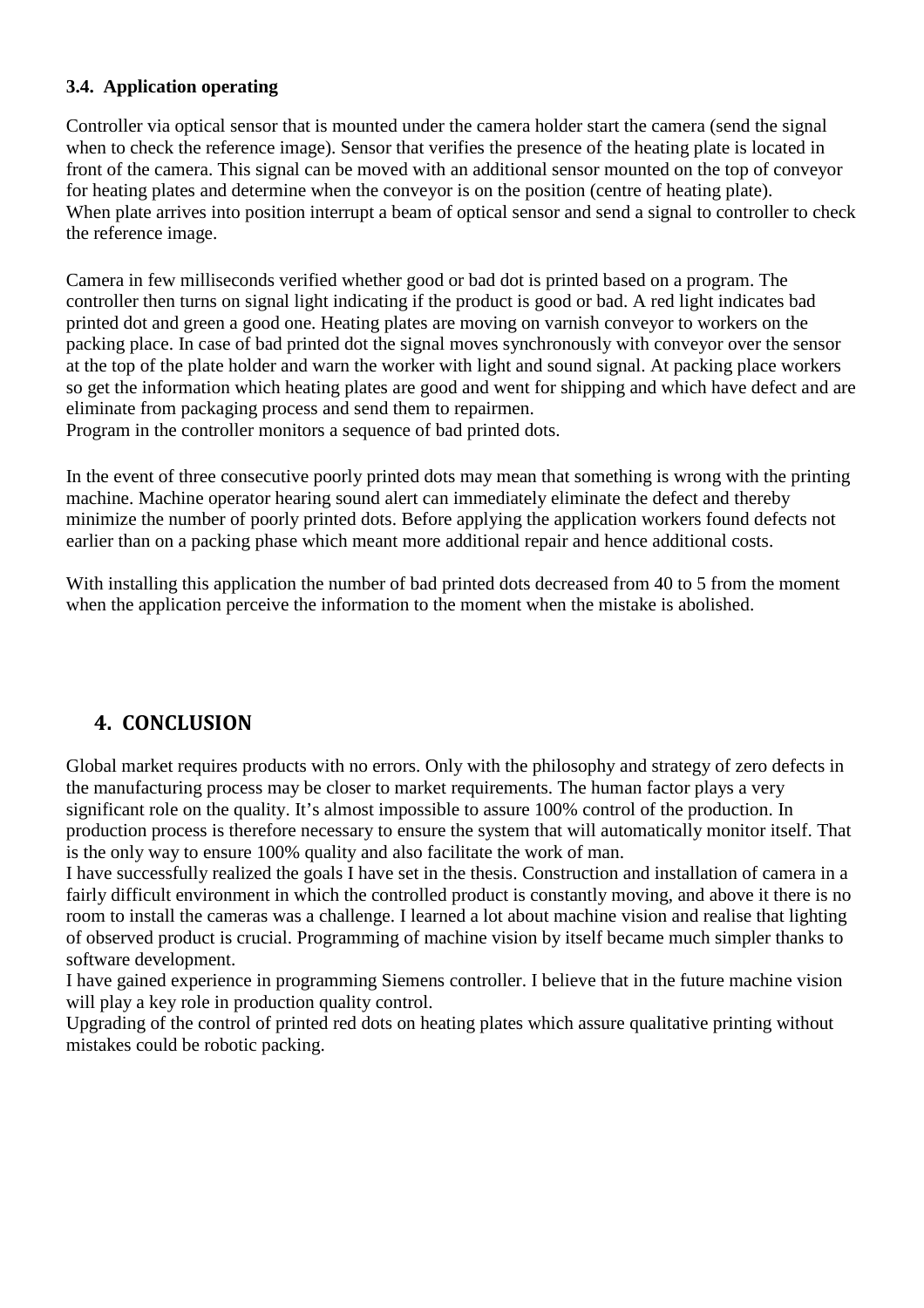## **5. ACRONIMS, CONTRACTIONS**

| Flash memory                                    |
|-------------------------------------------------|
| Remote head                                     |
| Vision system                                   |
| <b>WAGO</b> Ethernet                            |
| Web inspection                                  |
| Charge-coupled device                           |
| Erasable programmable read-only memory          |
| Serial communications protocol                  |
| Optical character recognition                   |
| <b>Power ower Ethernet</b>                      |
| Open industrial Ethernet standard               |
| Random-access memory                            |
| The 8 Position 8 Contact modular plugs          |
| Transmission control protocol/internet protocol |
| The smallest discrete component of an image     |
|                                                 |

## **6. LITERATURE**

- 1. Davies E. Ray: Machine Vision. Amsterdam: Elsevier, 2005, 934 page
- 2. Siemens S5 manual, [URL: http://support.automation.siemens.com], 16. 03. 2009

## **7. RESOURCES**

- 1. COGNEX. [URL: http://www.cognex.com/ProductsServices/VisionSystems], 1. 12. 2008.
- 2. Internal sources, ETA Cerkno d. o. o.
- 3. Slovenian production portal. [URL: http://www.pro-portal.com], 5. 4. 2009.
- 4. TIPTEH d. o. o. [URL: http://www.tipteh.si], 1. 12. 2008.
- 5. Wikipedija, maschine vision. [URL: http://en.wikipedia.org/wiki/Machine\_vision]. 5. 4. 2009.

I'd like to thank ETA Cerkno company which unabled me to do my diploma work offered me inteligent camera and control equipment.